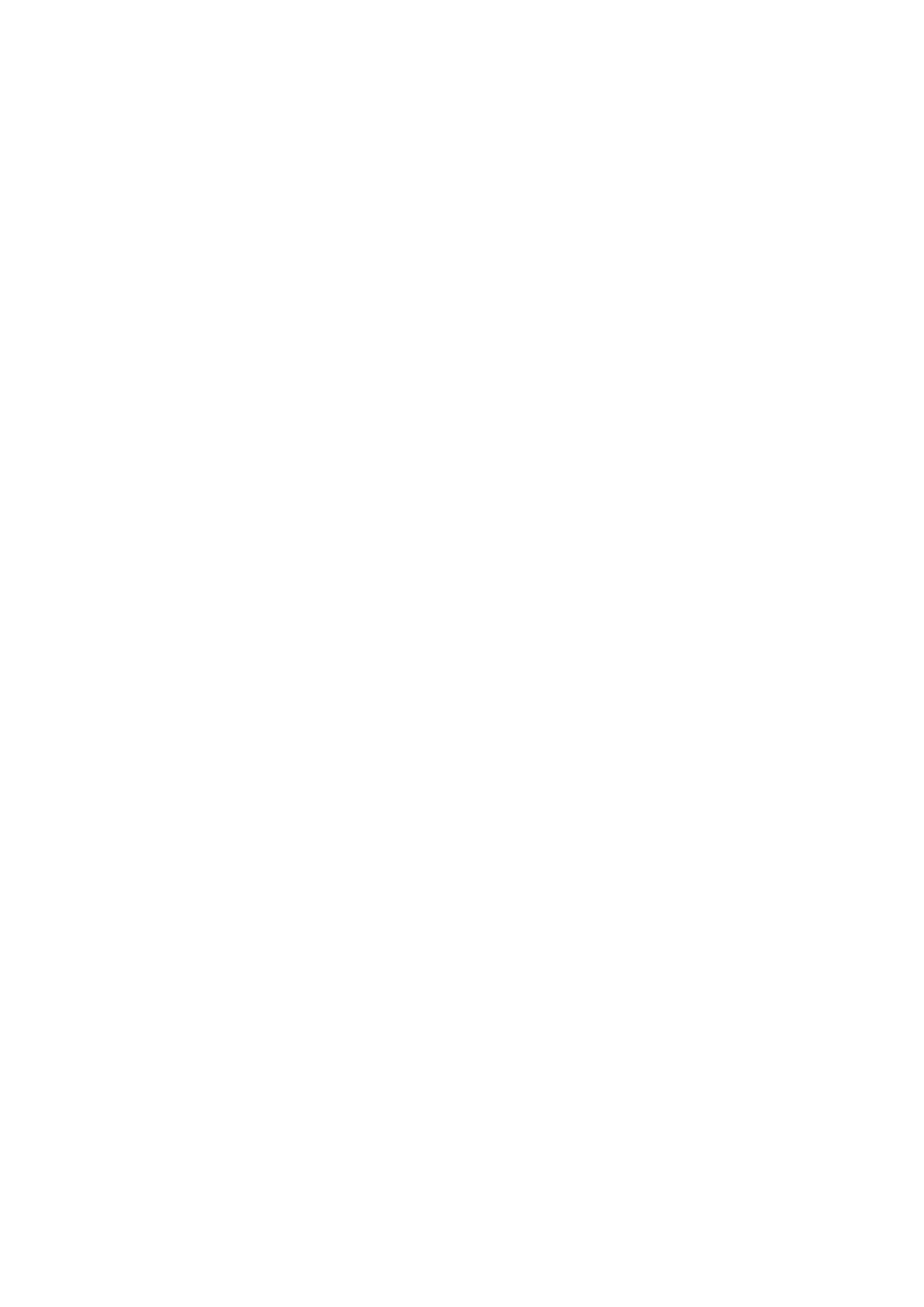# **When, How Fast and by How Much do Trade Costs change in the Euro Area?**

Helmut Herwartz<sup>∗</sup> and Henning Weber†

September 8, 2008

#### **Abstract**

Microfoundations of the euro's effect on euro area trade hinge on the timing, the speed and the size of adjustment in trade costs. We estimate timing, speed and size of adjustment in trade costs for sectoral trade data. Our approach allows for sector specific impacts of trade costs on sectoral trade while controlling for unobserved but time-variant variables at the sector level. We find that, due to falling trade costs, trade within the euro area increases between the years 2000 and 2003 by 10 to 20 percent compared with trade between European countries that are not members of the euro area. Adjustment of individual sectors is extremely fast whereas aggregate adjustment spreads out because different sectors adjust at distinct times.

JEL Code: C31, C33, F13, F15, F33, F42

<sup>∗</sup>Christian Albrechts University Kiel, Institute of Statistics and Econometrics, Ohlshausenstr. 40, D - 24098 Kiel, Germany, Herwartz@stat-econ.uni-kiel.de, Tel.: +49 (431) 880 1423.

<sup>†</sup>Freie Universitat Berlin, Institute of Monetary Theory and Policy, Boltzmannstr. 20, D - 14195 ¨ Berlin, Germany, henweb@wisiss.fu-berlin.de, Tel.: +49 (30) 838 54632. We thank Helge Berger, Bartosz Mackowiak, Volker Nitsch, Roman Liesenfeld, Alexandra Spitz-Oenert, Jana Riedel, Albrecht Ritschl, Vic- ´ tor Steiner and Till Müller for comments on a previous draft. We thank Albrecht Mengel for support in data handling and computational issues. Henning Weber thanks the Deutsche Forschungsgemeinschaft for financial support through the Collaborative Research Center 649 *Economic Risk*. The paper is a revised version of a chapter in the doctoral thesis of Henning Weber delivered at Freie Universität Berlin.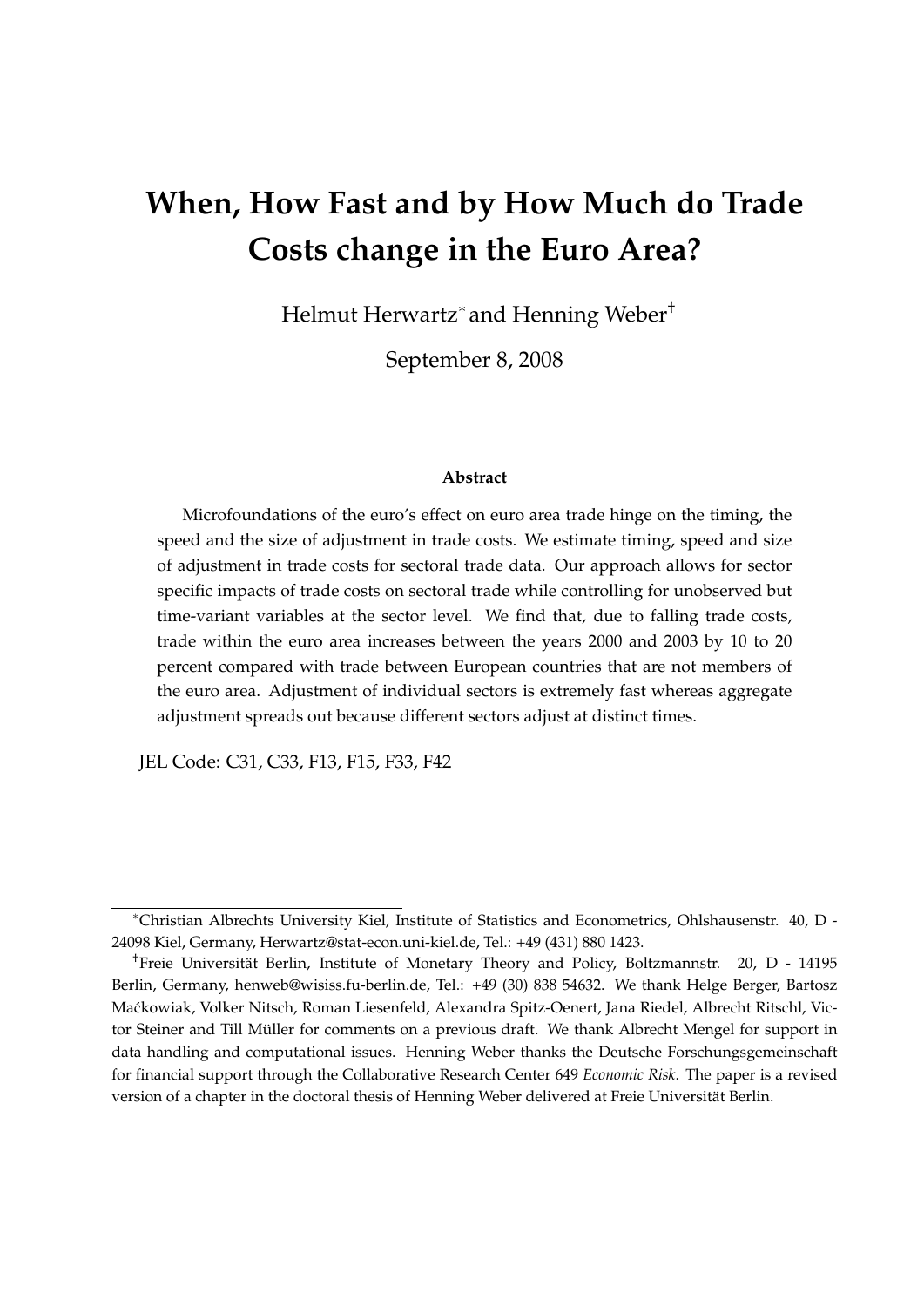### **1 Introduction**

The literature that assesses the impact of the euro on euro area trade has converged to a fairly uniform empirical model. This conventional empirical model is based upon gravity theory which links equilibrium trade to trade costs, competitiveness and economic activity. Gravity theory is implemented as panel regression with trade as dependent variable and proxies for trade costs, competitiveness and economic activity as conditioning variables. The predominant purpose of the conventional model is to estimate by how much the level of euro area trade changes with the introduction of the euro. Commonly, this one time level shift in euro area trade is attributed to a corresponding one time level shift in trade costs. Accordingly, in the gravity regression proxies for trade costs comprise a euro dummy which indicates the euro introduction in January 1999.

However, empirical evidence on a level shift in euro area trade is insufficient to discriminate among competing theories on the euro's trade effect if all such theories happen to predict a reduction of trade costs and thus trade creation. In this case, additional characteristics of adjustment such as the timing and/or the speed by which trade adjusts to its new level are decisive to discriminate among competing theories. For instance, Baldwin (2006a) argues that the rapid increase in trade found in Micco, Stein, and Ordonez (2003) is difficult to reconcile with the construction of new plants to revert former foreign direct investment related to hedging. In turn, Baldwin and Taglioni (2005) argue that the increase in trade is rapid because reduction of exchange rate volatility induces a large number of small firms to enter export markets.

Our main contribution is to complement estimates of the 'By how much' with estimates of the 'When' and the 'How fast' of the change in euro area trade costs. We obtain such estimates by replacing the conventional level shift in trade costs with a smooth transition path. The smooth transition path allows the model to self-select the timing, the speed of adjustment and the size of the change in trade costs. In contrast, the conventional level shift, which remains a special case of our specification, allows the model to select the size of the change in trade costs but restricts this change to materialize instantaneously and exhaustively with the fixing of exchange rates in January 1999.

A priori, it seems difficult to justify the level shift in January 1999 in trade costs to which the conventional model resorts. Berger and Nitsch (2008b) argue that several major events are candidates for changes in euro area trade costs even though January 1999 has become the convention. For our sample from January 1995 to May 2006, candidate dates are the end of 1997 (the beginning of the third stage of the Economic and Monetary Union (EMU) is decided), January 1999 (factual start of third stage of EMU) and January 2002 (introduction of the euro as physical currency). Moreover, Micco, Stein, and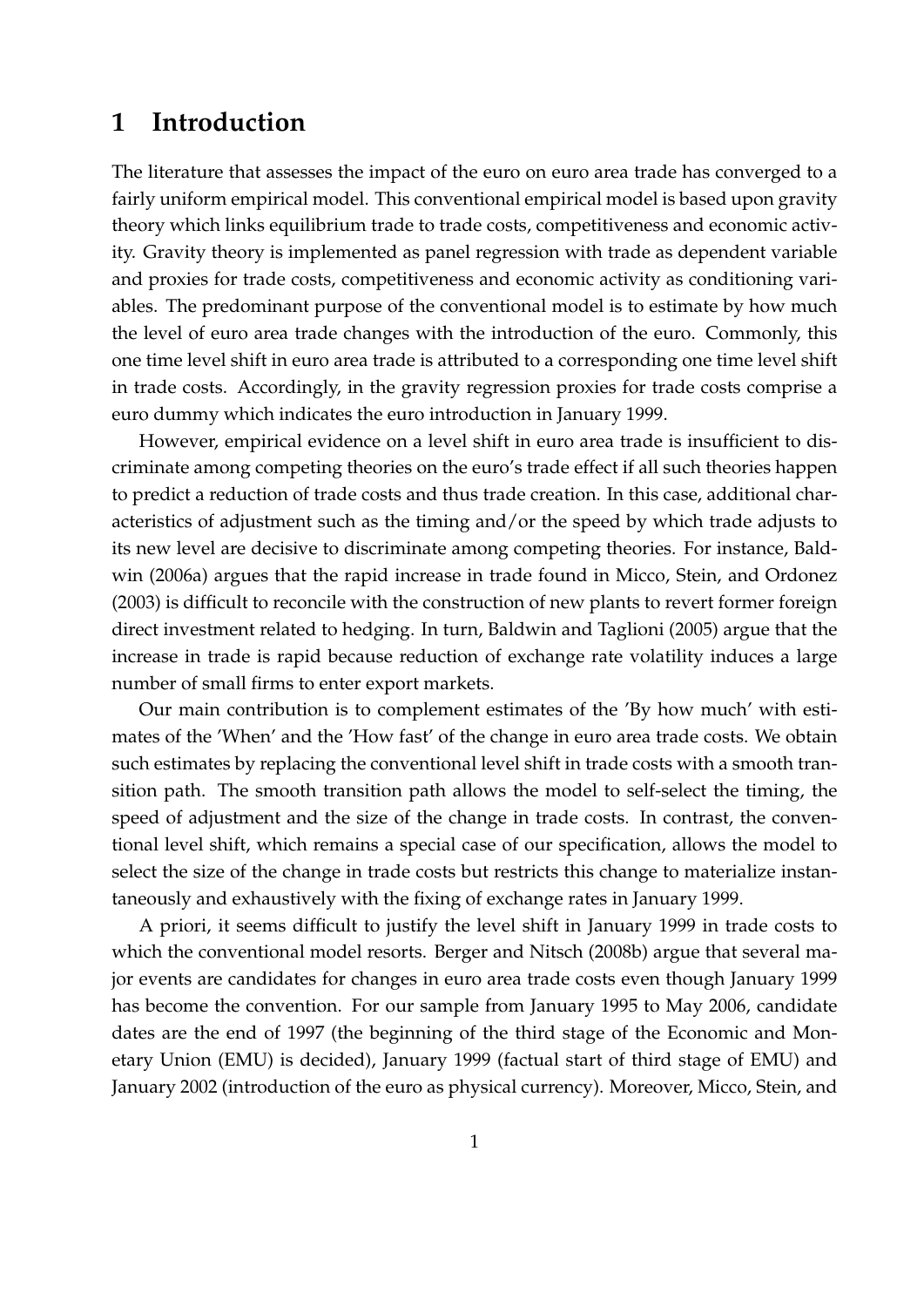Ordonez (2003) and Flam and Nordström (2006b) report an increase in euro area trade already in 1998 and interpret this increase as anticipation effects. Smooth transition is flexible enough to handle a break point different from January 1999 because the model self-selects the timing of transition. DeNardis and Vicarelli (2007) argue that the euro may create trade effects in the medium and long run because home bias in preferences extends to former foreign markets in the course of time. In contrast to the instantaneous and exhaustive level shift in the conventional model, smooth transition has the potential to reflect delayed and gradual adjustment as well as long run effects because it does not force transition to complete within the estimation sample.

We undertake two more departures from the conventional model beyond smooth transition. Our second departure is motivated by the fact that the conventional model restricts the impact of trade costs to be homogeneous across countries. In particular, the conventional panel model comprises a cross section with countries both inside and outside the euro area. The euro dummy then is restricted to be identical for all euro area insiders and to be identical for all euro area outsiders. The difference between coefficients of the euro dummy for insiders and the euro dummy for outsiders is interpreted as the euro's trade effect. Parameter homogeneity also applies to trade cost variables others than the euro dummy. In this case, the impact of trade costs is restricted to be identical for the entire cross section.

We allow trade cost variables to have different impact across countries and, additionally, across trade sectors. To this end, we employ panel data that discriminate exports by partner country and by almost one hundred trade sectors. For instance, the data comprise German exports to France in the 'Iron and Steel' trade sector. Taking a mean group perspective (Pesaran and Smith (1995)), each trade sector in each trade relationship is allowed to respond differently to trade costs.

Anderson and van Wincoop (2004) expect effects of switching from national to common currency to differ considerably across countries. Suppose that one euro area country trades with countries both inside and outside the euro area whereas another euro area country trades mainly within the euro area. If switching to a common currency reduces trade costs within the euro area, the country with trade partners both inside and outside the euro area experiences a change in relative trade costs whereas the other country does not. Changes in relative trade costs redirect trade which constitutes a national euro effect.

Trade sector specific euro effects add to national effects. Taglioni (2002) emphasizes that the extent of vertical differentiation, the magnitude of economies of scale, the degree of industrial concentration, the size of non-tariff barriers and the relative location of reference markets and competitors differ substantially across sectors. Moreover, sector specific exposure to exchange rate risk as a result of pricing strategies or a size distribu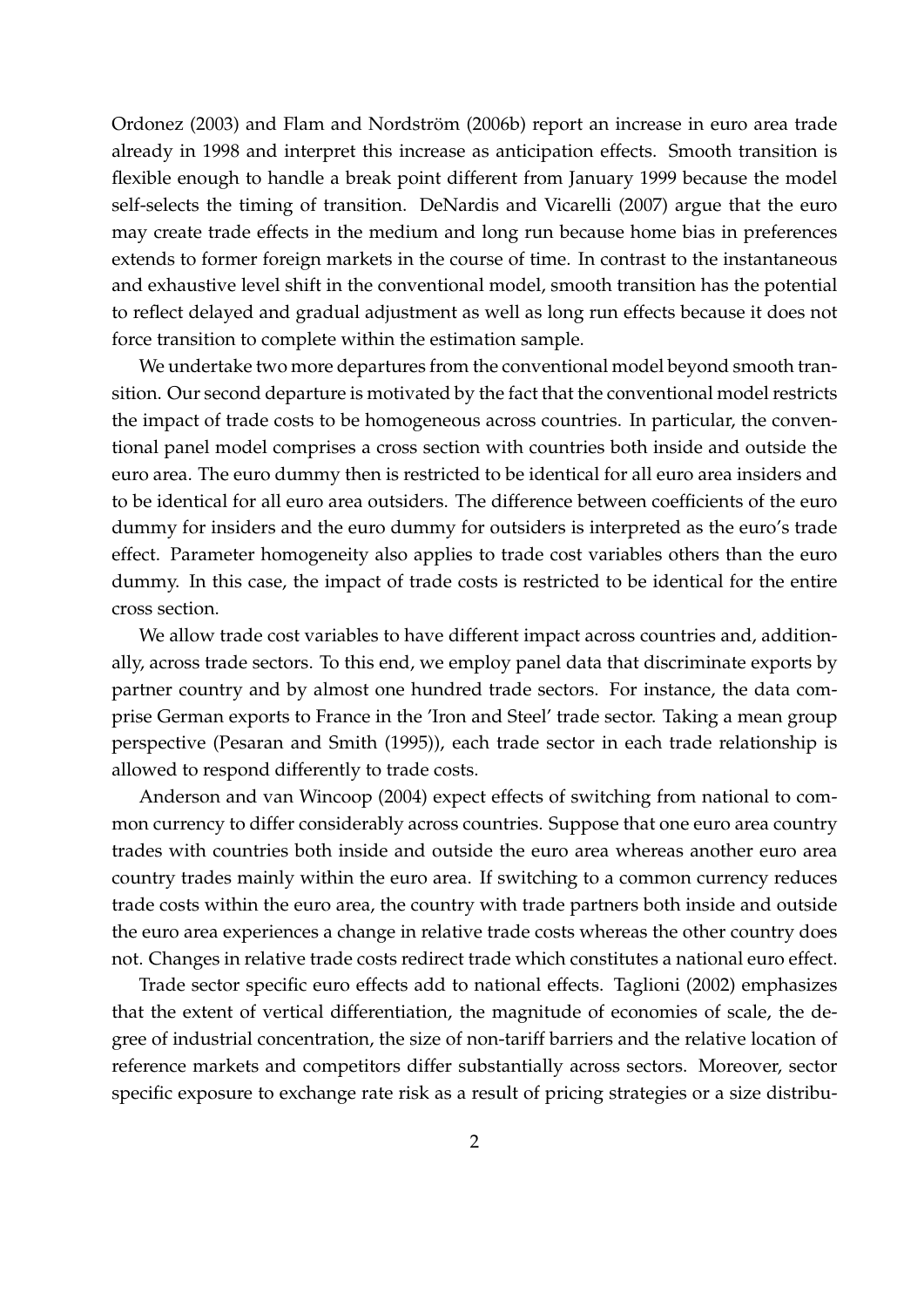tion of firms that differ across sectors potentially implies asymmetric euro effects.

Our last significant departure from the conventional model is due to the fact that the bulk of trade costs and competitiveness terms are either poorly measured or entirely unobserved. In the conventional model, time dummies common to the entire cross section serve as stand-in for all omitted or mismeasured variables. Baldwin (2006a) points out, however, that the use of common time dummies is at odds with gravity theory since measures of competitiveness are trade relationship specific according to this theory. At the sector level, gravity theory predicts sector specific competitiveness terms (Anderson and van Wincoop (2004)). Baldwin and Taglioni (2006) show that incomplete account of time variation in trade costs or competitiveness terms causes omitted variable bias in parameter estimates. Tractability appears a major reason to impose common time dummies because in the conventional model one set of time dummies for each trade relationship immediately exhausts all degrees of freedom.

We address omitted variable bias by treating time variant omitted trade costs and competitiveness terms as unobserved variables. Kalman filtering provides a conceptually straightforward account of this category of variables. In particular, the Kalman filter specification allows us to control for unobserved variation at the level of trade sectors and, at the same time, to address the short (data) history of the euro because the specification is very parsimonious. Admittedly, we exchange parsimony against some computational complexity since state space modeling requires numerical optimization.

Our main findings are as follows. Due to falling trade costs, trade within the euro area increases by 10 to 20 percent between the years 2000 and 2003 compared with trade between European countries that are not members of the euro area. Thus, contrary to the instantaneous and exhaustive level shift imposed by the conventional model, we find that it takes roughly three years for euro area trade to reach a new level. Moreover, euro area trade appears to start its transition roughly one year *after* the fixing of exchange rates in January 1999 so that our results do not conform easily with the convention to fix the break point in 1999. Moreover, our results neither confirm earlier findings of anticipatory activity nor suggest that there is much scope left for long run effects to develop.

Whereas adjustment of trade at the aggregate level takes about three years, adjustment of trade at the sector level is much faster. Aggregate adjustment is more spread out and gradual because different trade sectors adjust at different times. This conclusion holds true for trade within the euro area, trade among euro area outsiders and trade between the euro area and euro area outsiders. The high speed of adjustment at the sector level squares well with recent microfoundation of the euro's trade effect in Baldwin and Taglioni (2005). These authors argue that the reduction of exchange rate volatility induces considerable firm entry in export markets.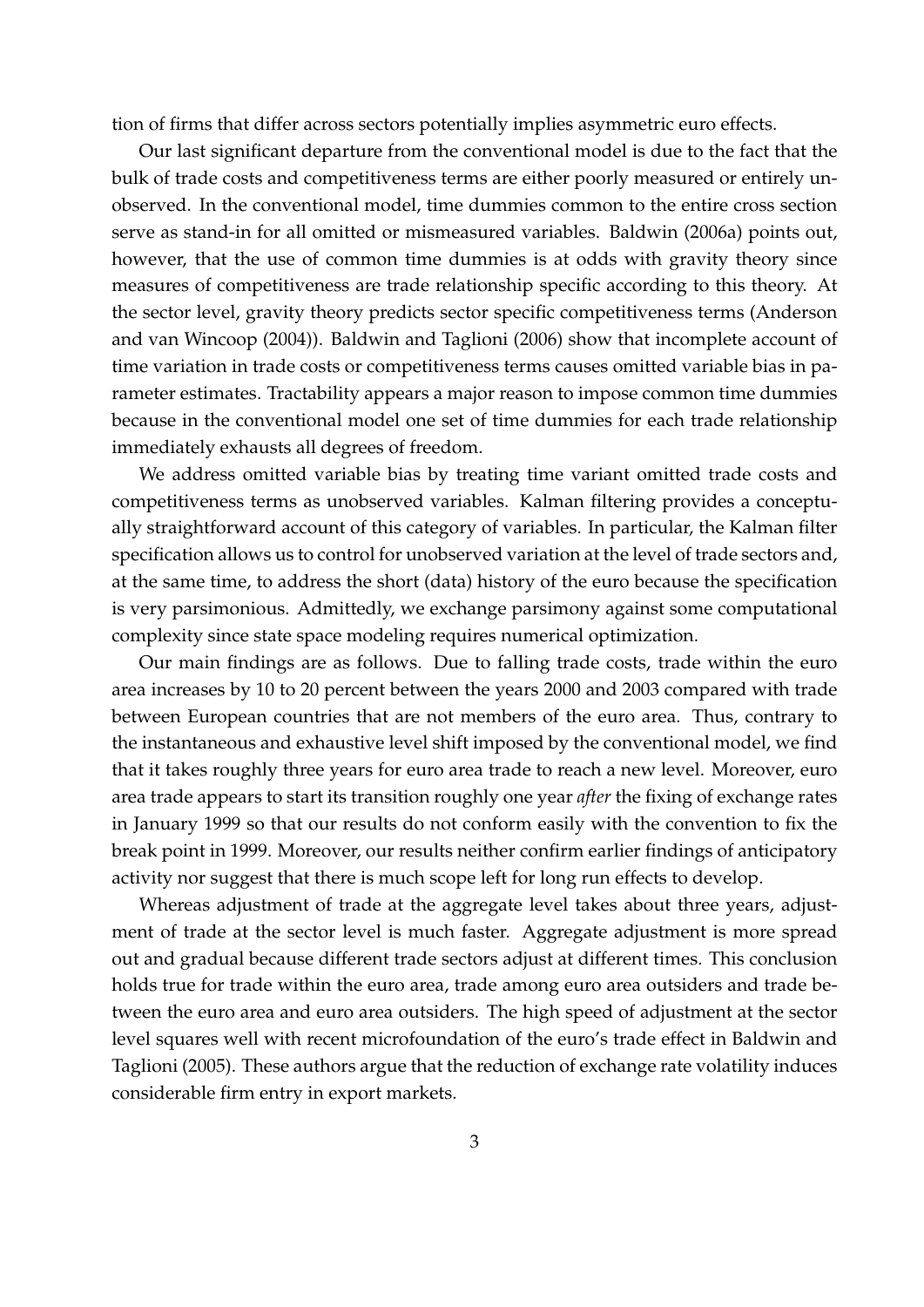Baldwin (2006a) summarizes the literature on the trade effect of the euro as suggesting an increase in trade of 5 to 10 percent. Our mean estimates of the increase in euro area trade are roughly twice as large, even though confidence bands are consistent with an increase in trade of 5 to 10 percent. One explanation for the fact that we find larger effects is that the conventional euro dummy kicks in too early so that the conventional size estimate is biased downwards. Interestingly, the size of the increase in trade also falls when we restrict parameters to be homogeneous across trade sectors. However, when testing a model, which allows for parameter heterogeneity at the sector level, against a model with homogeneous parameters, we find strong evidence for sector specific coefficients. Disregarding sectoral heterogeneity thus leads to a downward bias in the extent by which trade costs are estimated to fall and, accordingly, by which the level of trade increases.

One interpretation which is consistent with the reduction in trade costs and, correspondingly, with the type of trade creation described here is that the euro led to lower trade costs thereby creating euro area trade in the course of time. Baldwin (2006a) contemplates both systematic measurement error in trade statistics and the devaluation of the euro in its early days as alternative interpretations consistent with trade creation around the time of the euro introduction. Systematic measurement error in trade statistics can arise because VAT taxes induce incentives to overstate export and understate import figures. To check for the impact of fraud, we contrast results obtained for export data with results obtained when using import data. We find fairly similar results in the two cases, both qualitatively and quantitatively, even though import data overall appears less informative. At least the more simple fraud schemes thus do not appear major drivers of our results. Alternatively, the depreciation of the euro right after its introduction may have induced euro area expenditure to shift from foreign products to euro area products thereby constituting euro area trade creation. In our estimates, we control for this possibility and include several measures of exchange rates into the set of conditioning variables.

Several papers in the literature on the trade effect of the euro, which is comprehensively reviewed in Baldwin (2006a) and Baldwin (2006b), directly relate to our work. Micco, Stein, and Ordonez (2003), Flam and Nordström (2006a), Flam and Nordström (2006b) and DeNardis and Vicarelli (2007) make inference on the timing of the euro's trade effect by using repeated year dummies interacted with a euro dummy. Baldwin, Skudelny, and Taglioni (2005), Flam and Nordström (2006b) and Nitsch and Pisu (2008) work with sectoral data and estimate sector specific and in some cases also trade relationship specific coefficients. From perspective of gravity theory, one drawback of these studies is that they either resort to common time dummies to control for time variant omitted variables or do not control for time variant omitted variables at all.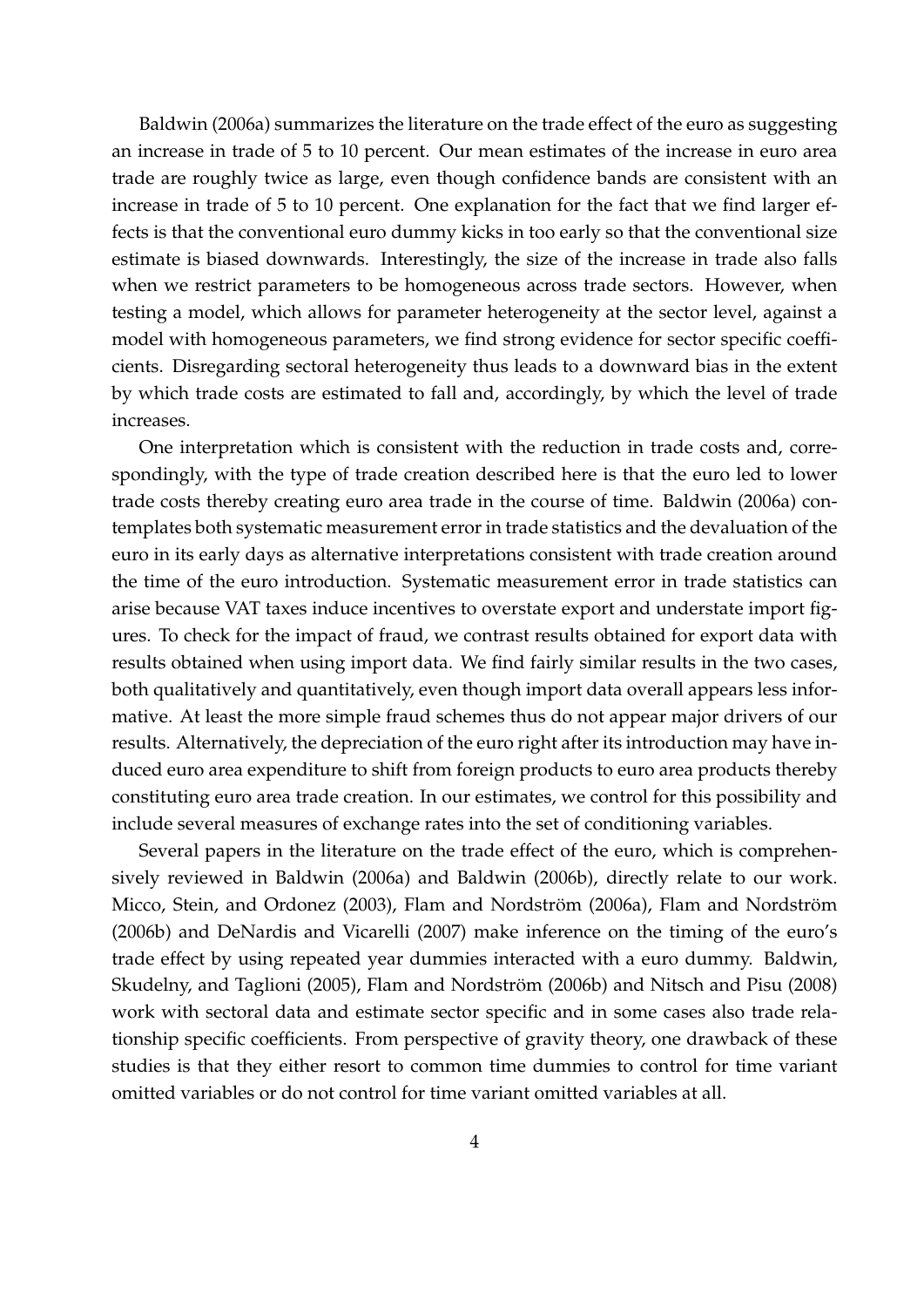### **2 Theory**

Gravity theory (Anderson and van Wincoop (2003), Anderson and van Wincoop (2004), Baldwin (2006a)) relates equilibrium exports to the product of foreign expenditure and home production and to trade costs relative to competitiveness terms,

<span id="page-7-0"></span>
$$
X_k^{ij} = E_k^j Y_k^i \left(\frac{\tau_k^{ij}}{\prod_k^i P_k^j}\right)^{1-\sigma_k}.
$$
\n(1)

Nominal equilibrium exports of reporter country *i* to partner country *j* in sector *k* are denoted *X ij*  $\mathbf{F}_k^{ij}$ , nominal expenditure in this sector is  $E_k^{j}$  $\mu_k^j$ , and nominal production is  $Y_k^j$  $\int_k^L$ . The sectoral elasticity of substitution is  $\sigma_k > 1$ . The trade cost function  $\tau_k^{ij}$  $\kappa_k^{\prime}$  summarizes all trade costs and is specified below. If bilateral trade costs  $\tau_k^{ij}$  $\kappa_k^{(1)}$  are reduced say because a common currency decreases transaction costs exports from *i* to *j* increase. The variables *P j*  $h^j_k$  and  $\Pi^i_k$  represent inward and outward competitiveness terms, respectively. Both terms are weighted averages of bilateral trade costs relative to the welfare based price levels of the respective trading partner. Weights reflect the size of a sector. In particular, if importing country *j* faces high trade costs with respect to exporters other than *i* this increases inward competitiveness *P j*  $\mathbf{z}_k^{(j)}$  and exports from  $i$  to  $j$  increase. Outward competitiveness  $\Pi_k^{(j)}$ reflects the notion that, if from *i*'s perspective trade costs are higher for markets other than *j*, more will be exported from *i* to *j*.

Neither competitiveness terms nor trade costs have easy to access empirical correspondents. For instance, gravity consistent competitiveness terms require a stand on which foreign products compete with national products. Since we work with a small trade matrix comprising Germany, France, Italy, United Kingdom, Sweden and Denmark we are likely to miss many important substitutes. Moreover, Baier and Bergstrand (2001), Feenstra (2003) and Anderson and van Wincoop (2004) point out that measured export and import price indices do not align with competitiveness terms because, for instance, such indices do not reflect home bias in consumer preferences. Adding to these difficulties, we are likely to omit many important trade cost variables since detailed trade cost data is rare in general and even harder to obtain for a panel of trade flows at annual or even monthly frequency and at sector level. Anderson and van Wincoop (2004) survey trade costs and their availability.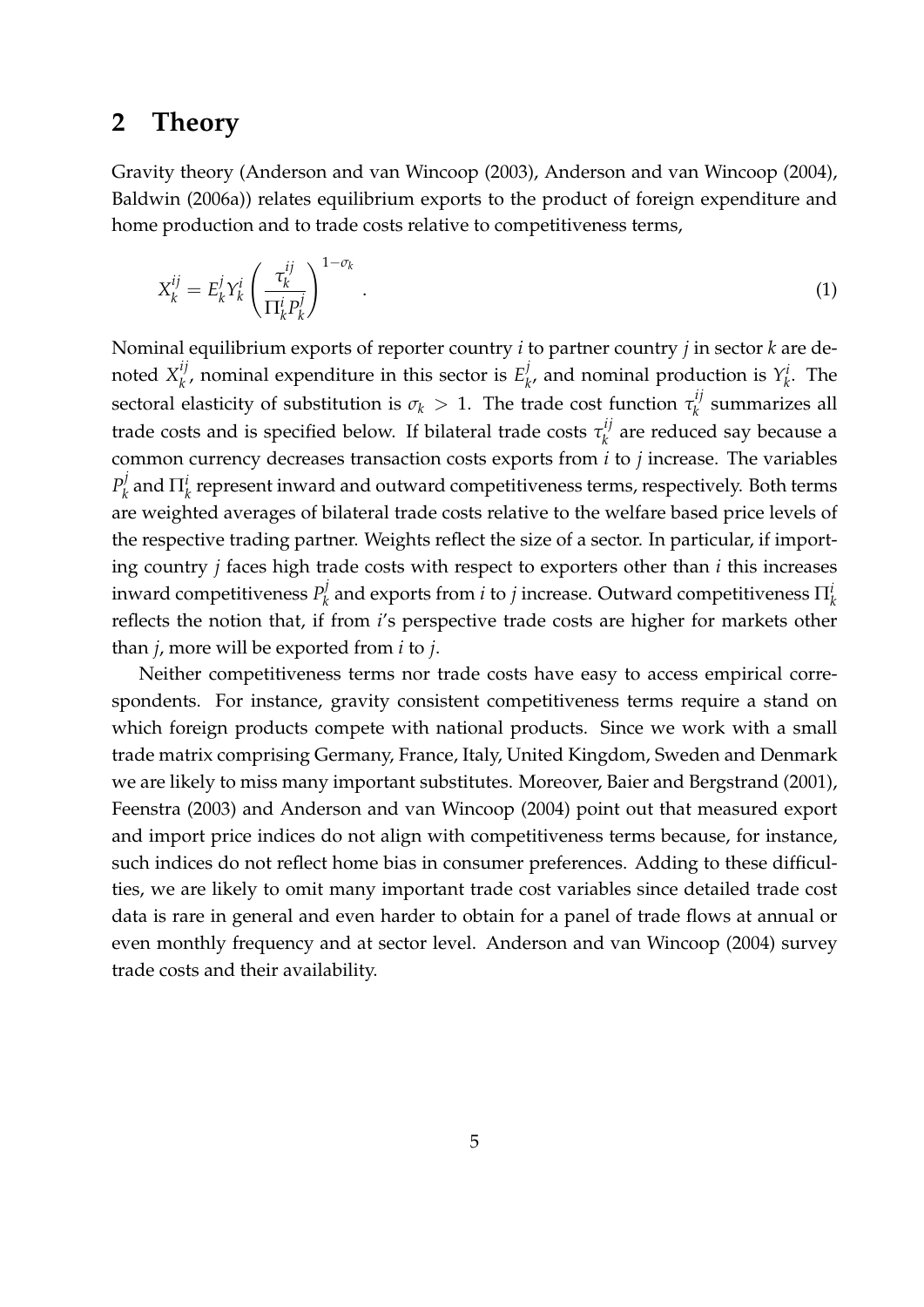### <span id="page-8-1"></span>**3 Empirical Model**

#### **3.1 Basic Setup**

We interpret gravity theory in equation [\(1\)](#page-7-0) as state space system. This interpretation provides a conceptually straightforward account of unobserved trade costs and competitiveness terms. The log linear equation [\(1\)](#page-7-0) jointly with a specification of measurable trade costs represents the observation equation of the state space system. Competitiveness terms and omitted trade cost variables are absorbed into the state equation. In this section we describe the most general panel model we take into consideration. When conducting specification tests below we describe the restrictions imposed to arrive at less general models.

Let *i* denote reporters, *j* partners, *k* trade sectors and *t* time. Subsume reporter and partner indices under the trade relationship index  $s = i j, i \neq j$  and let *S* (or *K* or *T*) denote the maximum number of trade relationships (or sectors or observations). For each trade relationship *s* we estimate the following model,

<span id="page-8-0"></span>
$$
y_{kt}^{(s)} = q_{it}\beta_{ik}^{(s)} + q_{jt}\beta_{jk}^{(s)} + (1 - \sigma^{(s)})\left[\ln(\tau_{kt}^{(s)}) + \lambda_{kt}^{(s)}\right] + u_{kt}^{(s)},\tag{2}
$$

$$
\ln(\tau_t^{(s)}) = \theta_{0k}^{(s)} \left[ 1 + \exp\{-\theta_{1k}^{(s)}(\tilde{t} - \zeta_k^{(s)})\} \right]^{-1} + (Z_t^{(s)})' \gamma_k^{(s)} + c^{(s)}, \tag{3}
$$

$$
\lambda_{kt}^{(s)} = \lambda_{kt-1}^{(s)} + v_{kt}^{(s)}, \tag{4}
$$

$$
u_{kt}^{(s)} \sim N(0, g_k^{(s)}) \quad , \quad v_{kt}^{(s)} \sim N(0, h_k^{(s)}) \quad , \quad E[u_{kt}^{(s)}v_{kr}^{(s)}] = 0 \quad \forall t, r. \tag{5}
$$

The observation equation [\(2\)](#page-8-0) specifies the log of sector *k* exports  $y_{kt}^{(s)}$  for trade relation $s$  ship  $s$  conditional on scale variables  $q_{it}$  and  $q_{jt}$ , the log of measurable trade costs  $\tau_{kt}^{(s)}$  and the log of unobserved trade costs and competitiveness terms  $\lambda_{kt}^{(s)}$ .

Equation [\(3\)](#page-8-0) formalizes the log of measurable trade costs as a smooth transition path, contained in square brackets, plus measurable control variables  $Z_t^{(s)}$  $t_t^{(s)}$  and a constant term  $c^{(s)}$ . Following Luukkonen, Saikkonen, and Teräsvirta (1988), we model smooth transition as a logistic distribution function where  $\theta_{0k}^{(s)}$  measures the size of transition while  $\theta_{1k}^{(s)} > 0$  governs the speed of transition. In order to immunize  $\theta_{1k}^{(s)}$ mmunize  $\theta_{1k}^{(s)}$  against the scale of the time index *t* the latter is standardized as  $\tilde{t} = t/(T \times \sqrt{0.08333})$  (Bauwens, Lubrano, and Richard (2000)). The transition path is centered around the coefficient  $\zeta_k^{(s)}$  which governs the timing of transition.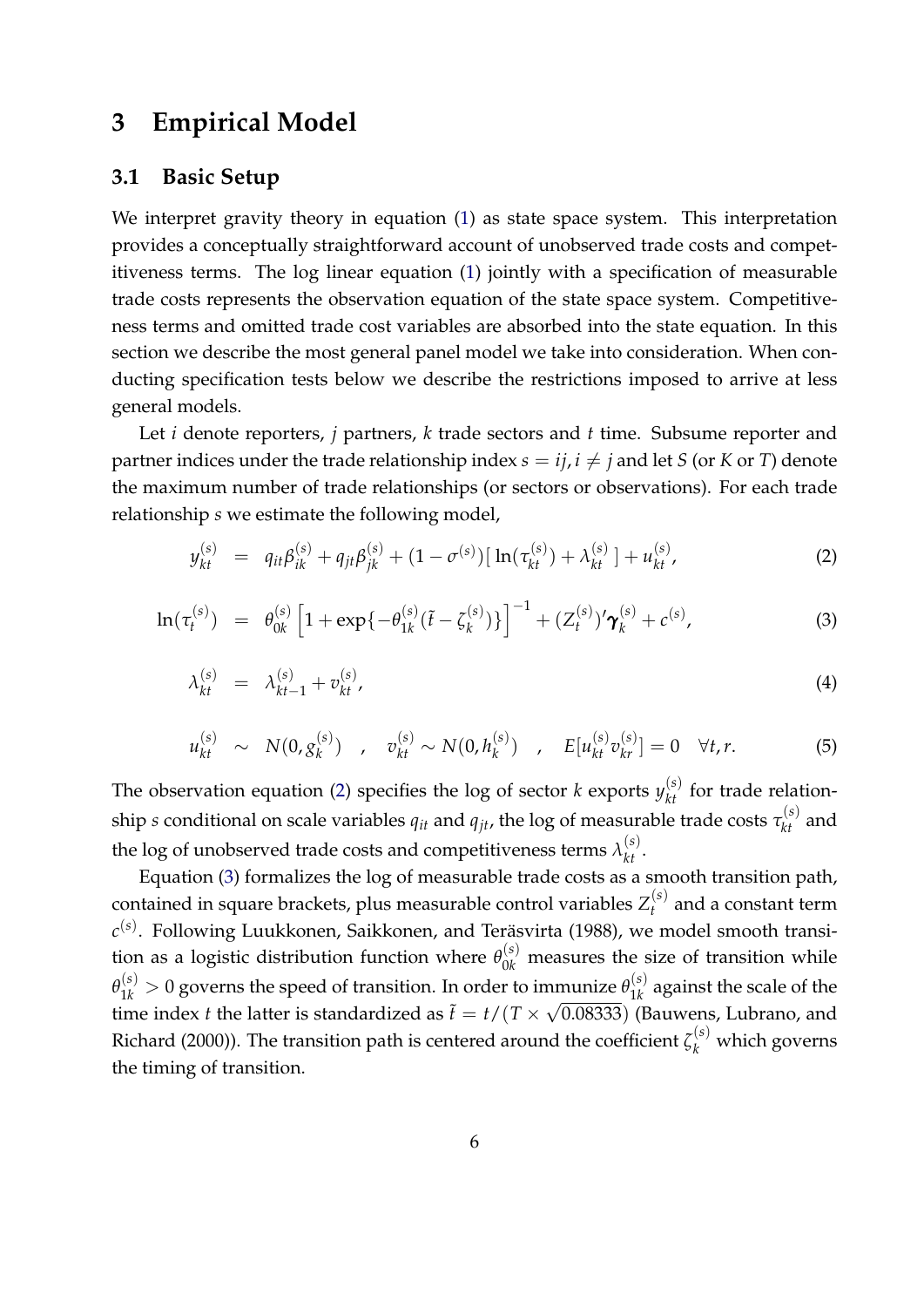Jointly, estimates of the three coefficients  $\theta_{0k}^{(s)}$  $\overset{(s)}{0k}$  ,  $\overset{\theta^{(s)}}{1k}$  $\zeta_k^{(s)}$  and  $\zeta_k^{(s)}$ *k* completely describe transition. For instance, a large positive estimate of  $\theta_{0k}^{(s)}$  $\int_{0k}^{0}$  implies a large size of transition; a large positive estimate of  $\theta_{1k}^{(s)}$  $\mathbf{1}_{1k}^{(s)}$  implies fast adjustment; a large positive estimate of  $\zeta_k^{(s)}$  $\int_k^{(3)}$  implies transition that takes place late in our estimation sample. The smooth transition path comprises an instantaneous and exhaustive level shift in trade costs as special case.

The state equation [\(4\)](#page-8-0) specifies the evolution of sector specific unobserved variables as random walk. The random walk assumption implies that unobserved variables may exhibit stochastic trends over time. Mongelli, Dorrucci, and Agur (2005) and Berger and Nitsch (2008b) argue that European integration is continuously deepening according to indices on institutional integration, trade liberalization and tariffs. To the extent that this integration process is not captured by measurable trade costs, unobserved trade costs are likely to reflect ongoing European integration in our model. Berger and Nitsch (2008b) approximate the integration process with a deterministic time trend common to all trade relationships *s*. However, our stochastic trend assumption specific to trade sectors appears to better describe this process. We assume that residuals of the observation equation  $u_{kt}^{(s)}$  and of the state equation  $v_{kt}^{(s)}$  are uncorrelated at any lead or lag.

Control variables  $Z_t^{(s)}$  $t<sup>0</sup>$  include real effective exchange rates of the reporting country *reer* (*s*)  $t_t^{(s)}$ , real bilateral exchange rates between both trading partners  $rex_t^{(s)}$  $t^{(s)}$  and real exchange rates of the reporting country relative to the U.S.  $re xus_t^{(s)}$ *t* . Adding bilateral exchange rates among trading partners and with the U.S. separately gives a prominent role to variation in these two prices beyond their appearance in the real effective exchange rate. Appendix [D](#page-27-0) describes the construction of these variables. Flam and Nordström (2006b) and Baldwin (2006a) emphasize that exchange rates help to discriminate potential expenditure switching effects due to changes in international relative prices from effects of introducing the common currency. When the euro depreciated after its introduction products sold in euro became cheaper relative to products sold e.g. in U.S. dollar. Potentially, part of euro area demand for foreign products was redirected back to the euro area due to this change in international relative prices. Thus, if not controlled for, the model may falsely attribute the change in euro area trade due to a change in international relative prices to the introduction of the common currency. Also,  $Z_t^{(s)}$  $t_t^{(s)}$  includes a measure of exchange rate volatility  $vol_t^{(s)}$  to control for a potential link between exchange rate risk and trade. We describe construction of exchange rate volatility below. Finally, we add an index of energy prices *en* (*s*)  $t_t^{(s)}$  as a measurable proxy for transportation costs.

The dependent variable  $y_{kt}^{(s)}$  in equation [\(2\)](#page-8-0) is likely to be nonstationary according to frequently inferred time series features.<sup>1</sup> In this case the empirical model may suffer from

<sup>&</sup>lt;sup>1</sup>Unit root tests powerfully underscore the likelihood of stochastic trends in  $y_{kt}^{(s)}$ . In the light of the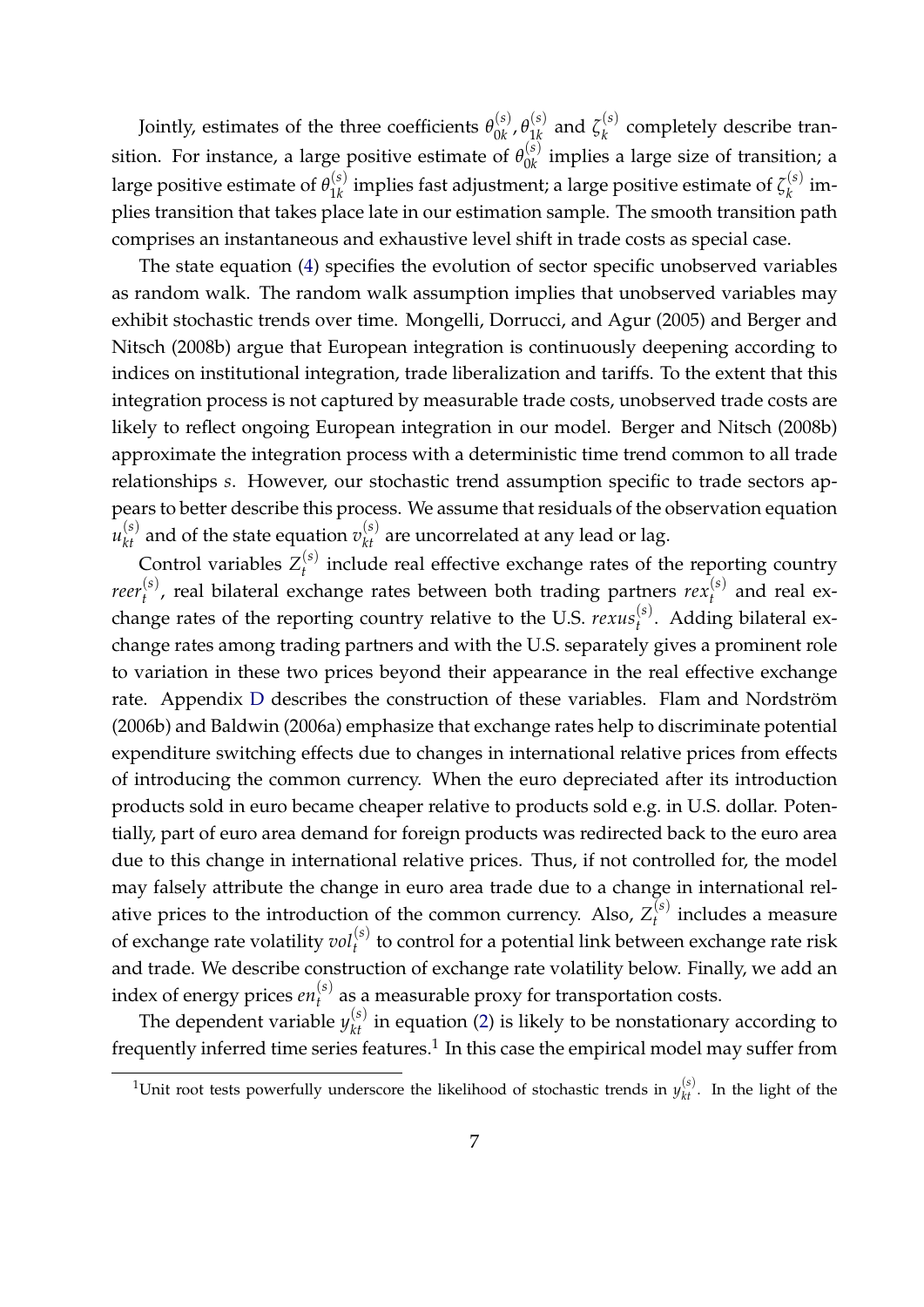spurious findings in the sense that coefficient estimates of nonstationary right hand side variables fail consistency. Accordingly, balancing the regression model  $(2) - (5)$  $(2) - (5)$  $(2) - (5)$  requires at least one nonstationary variable on the right hand side. We regard scale variables *qit* and *qjt* and exchange rate measures as candidates to cointegrate with the dependent variable. Moreover, the unobserved state variable in [\(4\)](#page-8-0) evolves nonstationary and is a further candidate for cointegration.

To guard against spurious regression we diagnose the stochastic features of model implied residuals  $u_{kt}^{(s)}$ . In case the latter residual processes are stationary, variables entering the observation equation are either stationary or nonstationary but cointegrated processes. Chang, Miller, and Park (2008) derive that the common (Quasi) Maximum Likelihood (QML) interpretation of modeling stationary processes by means of the Kalman filter also applies for multivariate nonstationary processes sharing a common trend. As a consequence the validity of standard specification tests as e.g. likelihood ratio (LR) tests does not rely on the stationarity of  $y_{kt}^{(s)}$  or conditioning variables.

#### **3.2 Functional Coefficients and Estimation**

We collect all coefficients in the two vectors

$$
\boldsymbol{\psi}_{k}^{(s)} = \left(\beta_{ik}^{(s)}, \beta_{jk}^{(s)}, \theta_{0k}^{(s)}, \theta_{1k}^{(s)}, \zeta_{k}^{(s)}, \boldsymbol{\gamma}_{k}^{(s)}, \theta_{k}^{(s)}, g_{k}^{(s)}\right)' \text{ and } \boldsymbol{\phi}^{(s)} = (\sigma^{(s)}, c^{(s)})',
$$

where  $\pmb{\psi}_k^{(s)}$  $\mathbf{R}_k^{(s)}$  comprises sector specific coefficients and  $\boldsymbol{\phi}^{(s)}$  comprises coefficients not specific to sectors. To estimate sector specific coefficients  $\pmb{\psi}_k^{(s)}$  we presume a parsimonious functional representation in which sector specific coefficients equal a common intercept term and slope coefficient multiplied by a sector specific scalar  $a_k^{(s)}$ *k* ,

$$
\boldsymbol{\psi}_k^{(s)} = (\mathbf{1} + \boldsymbol{\psi}_1^{(s)} a_k^{(s)}) \odot \boldsymbol{\psi}_0^{(s)} . \tag{6}
$$

Here 1 is a unit vector of appropriate dimension and *ψ* (*s*)  $y_1^{(s)}$  and  $\boldsymbol{\psi}_0^{(s)}$  $0^{(8)}$  are vectors of unconditional coefficients. The operator ' $\odot$ ' signifies 'element-by-element' multiplication and the scalar  $a_k^{(s)}$  with  $\sum_k a_k^{(s)} = 1$  reflects the importance of sector *k* in reporting country *i*. To be precise, denote the relative average quantity traded in sector  $k$  as weight  $w_k^{(s)}$  $\int_k^{(3)}$  and denote the rank associated with  $w_k^{(s)}$  $\tilde{w}_k^{(s)}$  conditional on *s* with  $\tilde{w}_k^{(s)}$  $k^{(s)}$ . The importance of sector *k* then is  $\tilde{a}_k^{(s)} = \tilde{w}_k^{(s)}$  $\binom{(s)}{k}$  /  $\big(\sum_k \tilde{w}^{(s)}_k\big)$ *k* ) and a corresponding mean zero weighting sequence is  $a_k^{(s)} = \tilde{a}_k^{(s)} - (1/K) \sum_k \tilde{a}_k^{(s)}$ *k* . Appendix [A](#page-25-0) describes computation of weights.

plentitude of time series entering the empirical models we refrain from providing detailed results on unit root testing. Doing so reveals that almost uniformly first differences of employed time series are stationary so that the highest order of stochastic trending is one.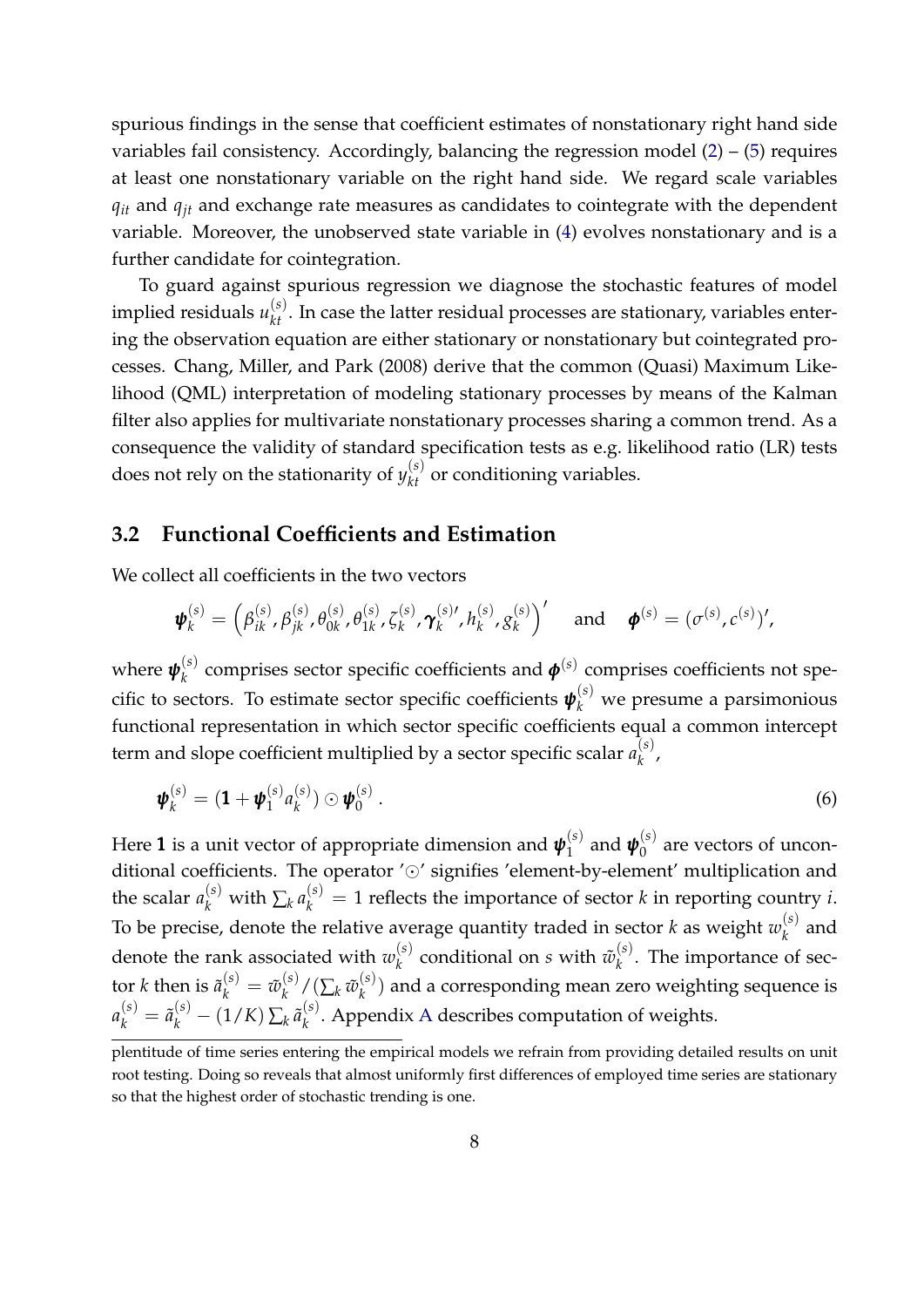As alternative to the rank-based functional variable we also experimented with replacing *a* (*s*)  $\binom{(s)}{k}$  by original weights  $w_k^{(s)}$ *k* . As a purely descriptive matter, however, the distribution of weights is heavily skewed. There are only a few very large sectors but many small ones. When replacing  $a_k^{(s)}$  $\binom{s}{k}$  by  $w_k^{(s)}$  $\kappa_k^{(s)}$  this skewness is amplified by the fact that sector specific coefficients and thereby functional variables enter the model in a nonlinear fashion. Therefore, functional estimates were dominated by the few very large sectors almost uniformly over all trade relationships.

Equation [\(2\)](#page-8-0) restricts the elasticity of substitution  $\sigma^{(s)}$  to remain common for all sectors conditional on trade relationship *s*. A linear functional relationship in the elasticity of substitution instead creates a quadratic functional relationship in export elasticities with respect to e.g. control variables contained in  $Z_t^{(s)}$ *t* . The quadratic functional relationship follows because export elasticities comprise the product of  $\sigma^{(s)}$  with coefficients which already depend linearly on the functional variable  $a_k^{(s)}$ *k* . We avoid such quadratic relationships by imposing  $\sigma_k^{(s)} = \sigma^{(s)}$ .

Ideally, sector specific coefficients *ψ* (*s*)  $\binom{S}{k}$  should be flexible enough to reflect the many dimensions which make sectors transit differently and respond differently to changes in control variables. To name only a few, sectors are likely to differ with respect to the tightness of competition, with respect to pricing strategies and strategic interaction or regarding the degree of product substitutability. Our functional specification pretends that all relevant dimensions are reasonably well represented by a sector's market size which obviously is not the case. However, besides being an operative measure we believe that market size is a useful functional variable in that it correlates with at least the more relevant dimensions.<sup>2</sup>

QML estimation of the empirical model deserves iterative optimization due to nonlinearities in model parameters and the presence of the unobserved processes  $\lambda^{(s)}_{kt}$ . A few parameters entering the state space model are estimated conditional on a restricted support. First, variance parameters are determined as exponentials of underlying parameters to ensure positive variation measures,

$$
g_k^{(s)} = \exp\left(g_k^{(s)}\right)
$$
 and  $h^{(s)} = \exp\left(h_k^{(s)}\right)$ ,

where underlining signifies that log likelihood optimization is done, for instance, with respect to  $g_k^{(s)}$  $\frac{k}{k}$  rather than  $g_k^{(s)}$  $\chi_k^{(3)}$ . The second set of restrictions applies to coefficients of the smooth transition function. One observes that the term in squared brackets in equation

<sup>&</sup>lt;sup>2</sup>Alternative functional variables would be number of firms, profits, markups, exchange rate pass through or fixed costs of production. Besides data availability, relying on several functional variables would considerably boost the parameter space and render optimization a rather challenging task. Factor analysis is one means to reduce dimension and may turn out an interesting extension of the setup considered here.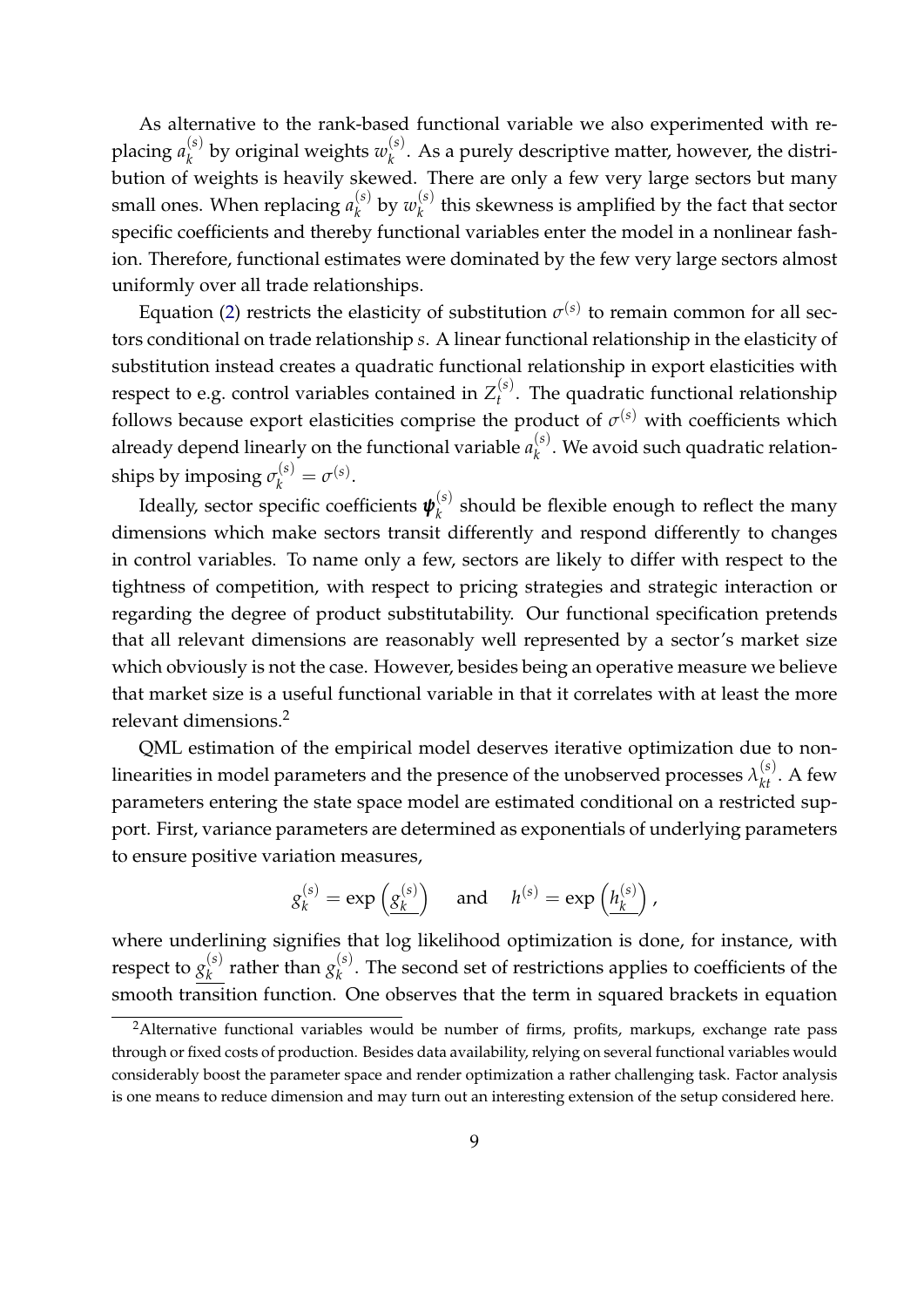[\(3\)](#page-8-0) degenerates to a constant as  $\theta_{k1}^{(s)}$  $\frac{1}{k}$  tends to zero. The state space model might lack identification in this case because trade costs already comprise a constant term. Accordingly, we restrict the support of  $\theta_{k1}^{(s)}$  $\frac{f^{(3)}_{k1}}{k1}$  to strictly positive values. Fastest 90% of transition is restricted to one month by imposing  $\theta_{k1}^{(s)}$  $\chi_{k1}^{(5)}$  smaller than 232.89. Also, we impose bounds on the parameter space of the timing parameter  $\zeta_k^{(s)}$  $\kappa_k^{(3)}$  to prevent the transition function from isolating the first twelve and the last twelve sample observations. Within these bounds the timing parameter is free to adjust. We implement parameter restrictions with the cumulative Gaussian  $\Phi$ ,  $0 < \Phi < 1$ , as

$$
\theta_{1k}^{(s)} = 232.89 \Phi(\underline{\theta_{1k}^{(s)}}) \quad \text{ and } \quad \zeta_k^{(s)} = 0.30343 + 2.8826 \Phi(\underline{\zeta_k^{(s)}}).
$$

[A](#page-25-0)ppendix A provides details to obtain such bounds. Finally, we ensure  $\sigma^{(s)} > 1$  in line with economic theory. For optimizing over explicit or underlying parameters obtaining  $(\boldsymbol{\psi}_k^{(s)}{}'$  $(\mathbf{k}^{(s)}_k, \boldsymbol{\phi}^{(s) \prime})'$  the *optmum* routine in GAUSS is used.

#### <span id="page-12-0"></span>**4 Data**

We use monthly bilateral export data from January 1995 to May 2006 (137 months). We rely on monthly data to collect as much information as possible around the hypothesized break point. In EUROSTAT's COMEXT database export data is available in value (current euro) and volume (tons) and is disaggregated according to the HS two digit level. The HS classification provides a break down of aggregate trade into 99 trade sectors of which we consider  $K = 96<sup>3</sup>$  For estimation we convert export and import data into year 2000 euros.

Baldwin (2006a) argues that trade figures are systematically distorted because VAT taxes induce misreporting incentives, and that this distortion may be particularly relevant around the time of the euro introduction. Berger and Nitsch (2008a) show that the gap between export and import statistics correlates positively with measures of corruption. Typically, misreporting due to VAT induces trade statistics to overstate export figures and to understate import figures though some fraud schemes may have considerably more complex implications. A first check for the impact of fraud is to contrast results obtained with export data to results obtained when using import data. Therefore, we explore our specification of gravity for both export and import data. Import data is also drawn from COMEXT.

<sup>&</sup>lt;sup>3</sup>See http://fd.comext.eurostat.cec.eu.int/xtweb/ for COMEXT database. Sectors 77 and 98 do not contain any data for our sample. Also we drop sector 99 ('Other Products'). HS abbreviates Harmonized Commodity Description and Coding System. Baldwin and Taglioni (2006) address a wide range of possible misspecifications of the gravity equation related to data construction.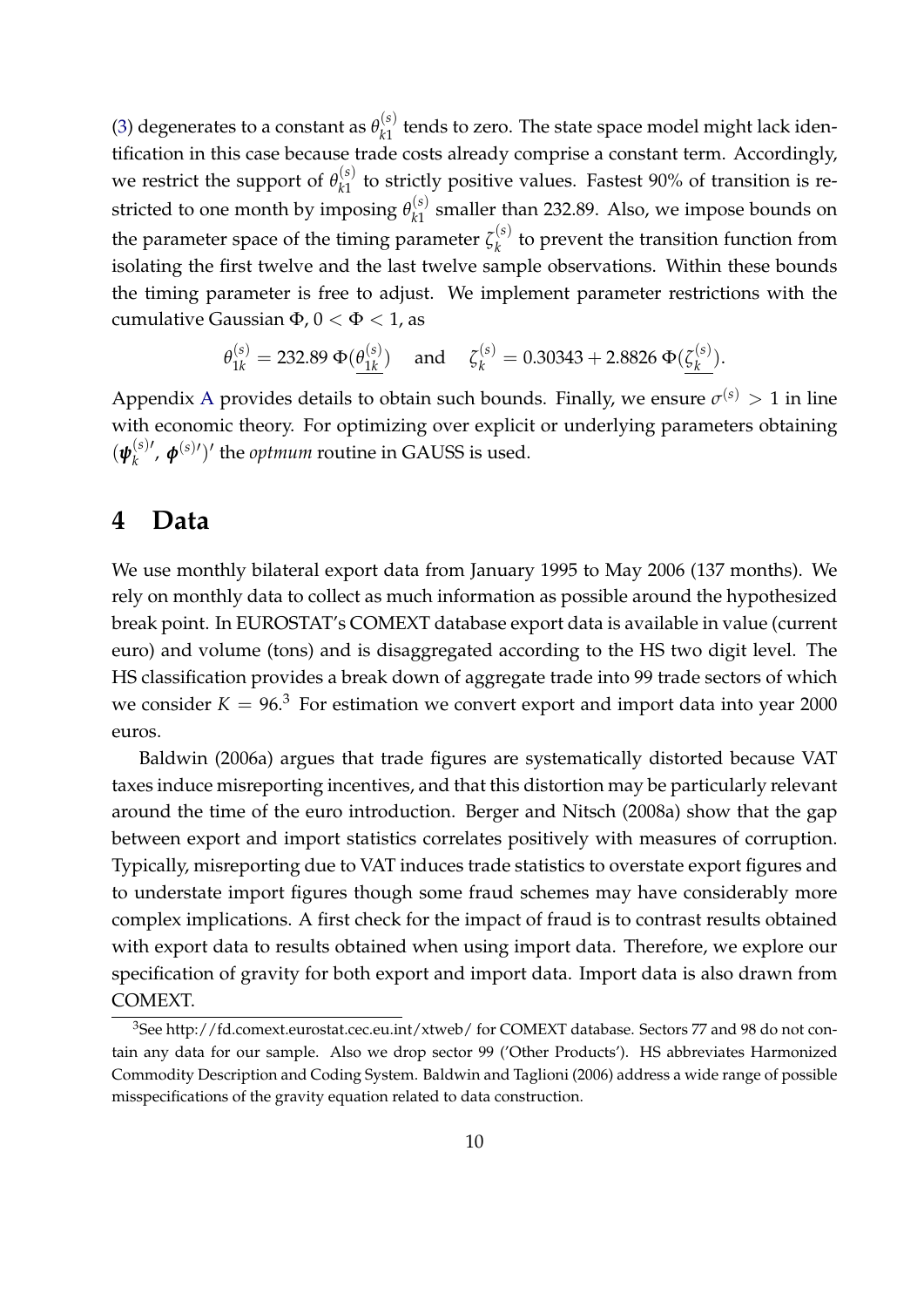At the two digit level trade data for some sectors is plagued by irregularly missing observations. We do not exclude such sectors from our analysis since Kalman filter recursions are easily modified to cope with irregularly missing observations. Appendix [B](#page-26-0) provides details on the employed Kalman filter. Hence, the empirical analysis does not suffer from imputed measures replacing missing observations and is not subject to sample selection bias as a consequence of excluding a potentially nonrandom fraction of trade sectors from the analysis.

Our trade matrix comprises Germany, France, Italy, United Kingdom, Sweden and Denmark so that we obtain  $S = 30$  trade relationships. We restrict attention to European Union (EU) member states to maintain as much homogeneity as possible along the country dimension. EU countries have been subjected to similar legislation and regulation in the wake of the European Single Market initiative after 1993. Germany, France and Italy cover a major fraction of the euro area both in terms of population and in terms of GDP. United Kingdom, Sweden and Denmark constitute a useful reference group because they largely share the European history except for the most recent episode of the common European currency.

Out of the 30 trade relationships six involve countries which both have adopted the euro (U2), six involve countries which both have not adopted the euro (O2), nine involve countries where the reporting country has adopted the euro but the partner country has national currency (OUT) and nine involve countries where the partner country has adopted the euro but the reporter has not (IN). We compute mean group estimates based on these subsets. The first column of table [1](#page-30-0) lists all trade relationships explicitly.

Gravity theory suggests to use data on sector production and sector expenditure for scale variables. We use indices of industrial production as proxy for sector production and sector expenditure but allow for sector specific coefficients  $\beta_{ik}^{(s)}$  and  $\beta_{jk}^{(s)}$  to mitigate inferior data quality. Baldwin, Skudelny, and Taglioni (2005) estimate gravity equations for two digit trade sectors and compare a specification with sector specific data on gross value added with a specification which uses aggregate GDP data as proxy for sectoral activity allowing for sector specific coefficients. They find that conclusions about the size of the change in trade costs are sensitive with respect to the proxy for sectoral activity but point to difficulties to obtain disaggregated data for gross value added. Flam and Nordström (2006b) report similar data problems with one digit annual data and estimate sector specific regressions with aggregate GDP data. In our case data availability is even more a constraint due to the monthly data frequency which motivates the choice of industrial production as proxy for sectoral activity.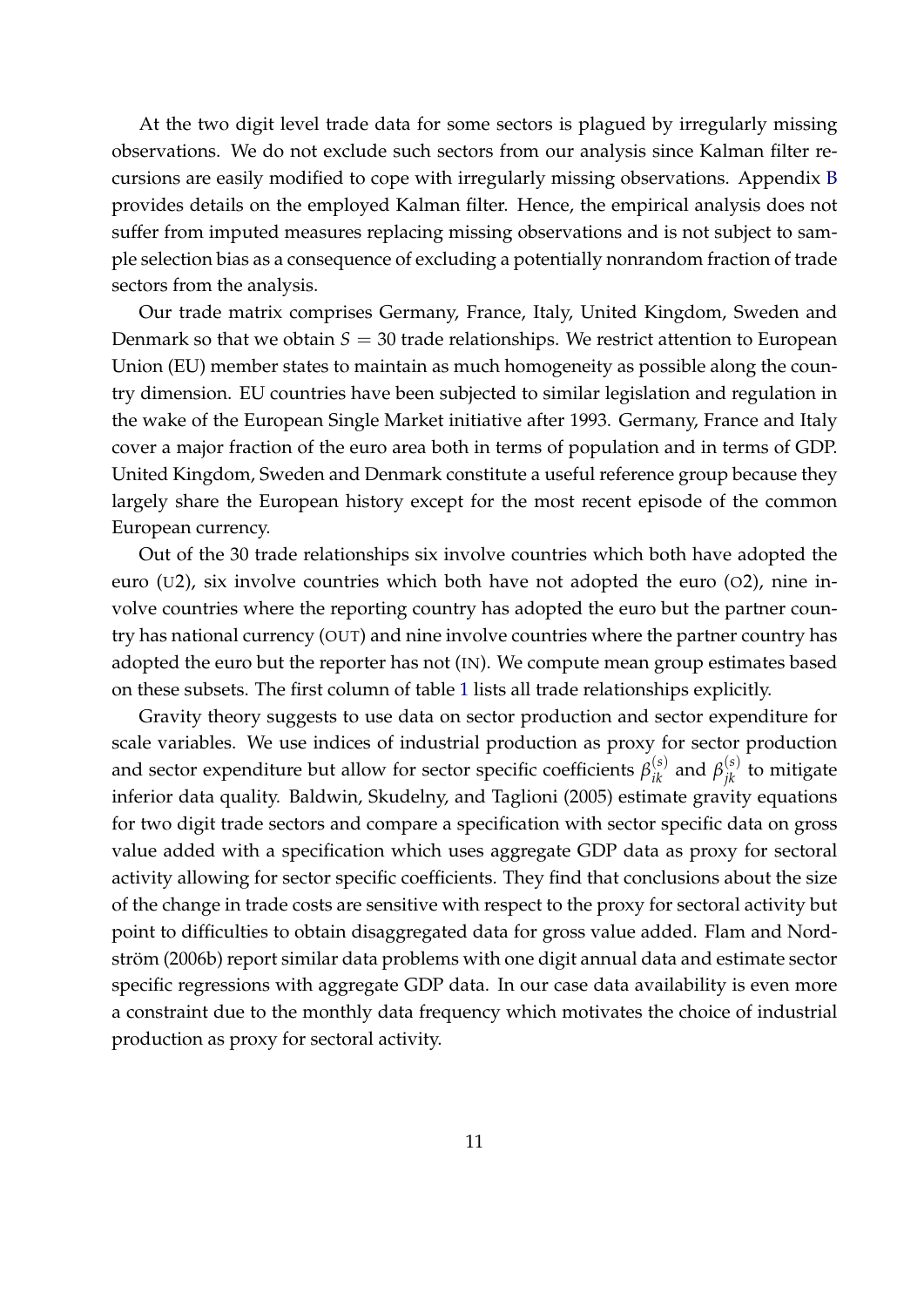We measure nominal exchange rate volatility nonparametrically as

$$
\left(vol_t^{(s)}\right)^2 = \frac{1}{D_t} \sum_{d=1}^{D_t} \left(\Delta \ln e_d^{(s)} - \frac{1}{D_t} \sum_{d=1}^{D_t} \Delta \ln e_d^{(s)}\right)^2.
$$
 (7)

Here  $e_d^{(s)}$ *d* represents daily quotes of reporter *i*'s currency in terms of partner *j*'s currency and *D<sup>t</sup>* is the number of days per month. A similar measure based on weekly data is proposed in Baldwin, Skudelny, and Taglioni (2005). Appendix [D](#page-27-0) provides further details on data construction and sources.

### **5 Model Selection and Diagnostic Checking**

In this section, we impose and test particular restrictions on the functional smooth transition state space model outlined in section [3.](#page-8-1) First, we test the smooth transition path against a euro dummy. Second, we consider the exclusion of unobserved variables. Both restrictions are imposed in models with coefficients that are homogeneous across sectors and without exogenous control variables. Third, the homogeneous smooth transition state space model (including the smooth transition path and allowing for unobserved variables) is contrasted against the functional smooth transition state space model which allows coefficients to differ across sectors. The functional specification turns out preferable. Fourth, we do extensive residual checking for the functional smooth transition state space model. Finally, we illustrate the explanatory content of control variables. After this sequence of tests, we chose the functional smooth transition state space model including exogenous control variables as our preferred specification.

When it comes to diagnostic checking, a particular modeling issue is to guard against the potential of spurious regressions because stochastic trends are likely to govern the dependent as well as explanatory variables in equation [\(2\)](#page-8-0). For this purpose we test the null hypothesis of nonstationarity for estimated residuals of the observation equation. Residual based testing for unit roots compares standard ADF statistics with a 5% critical value of -4.74 (Fuller (1976)) which is the relevant critical value for testing residuals of static regressions involving 6 nonstationary variables. The lag order of the ADF regression is 3 throughout. The critical value is likely conservative for the considered testing problem because the number of potential nonstationary right hand side variables in the state space model is 3 when excluding exogenous control variables but including unobserved variables. Therefore and because estimated error sequences subjected to testing are not obtained from static cointegrating regressions, ADF tests provide a rather descriptive view at overall model reliability. For each trade relationship, the analysis covers dynamics for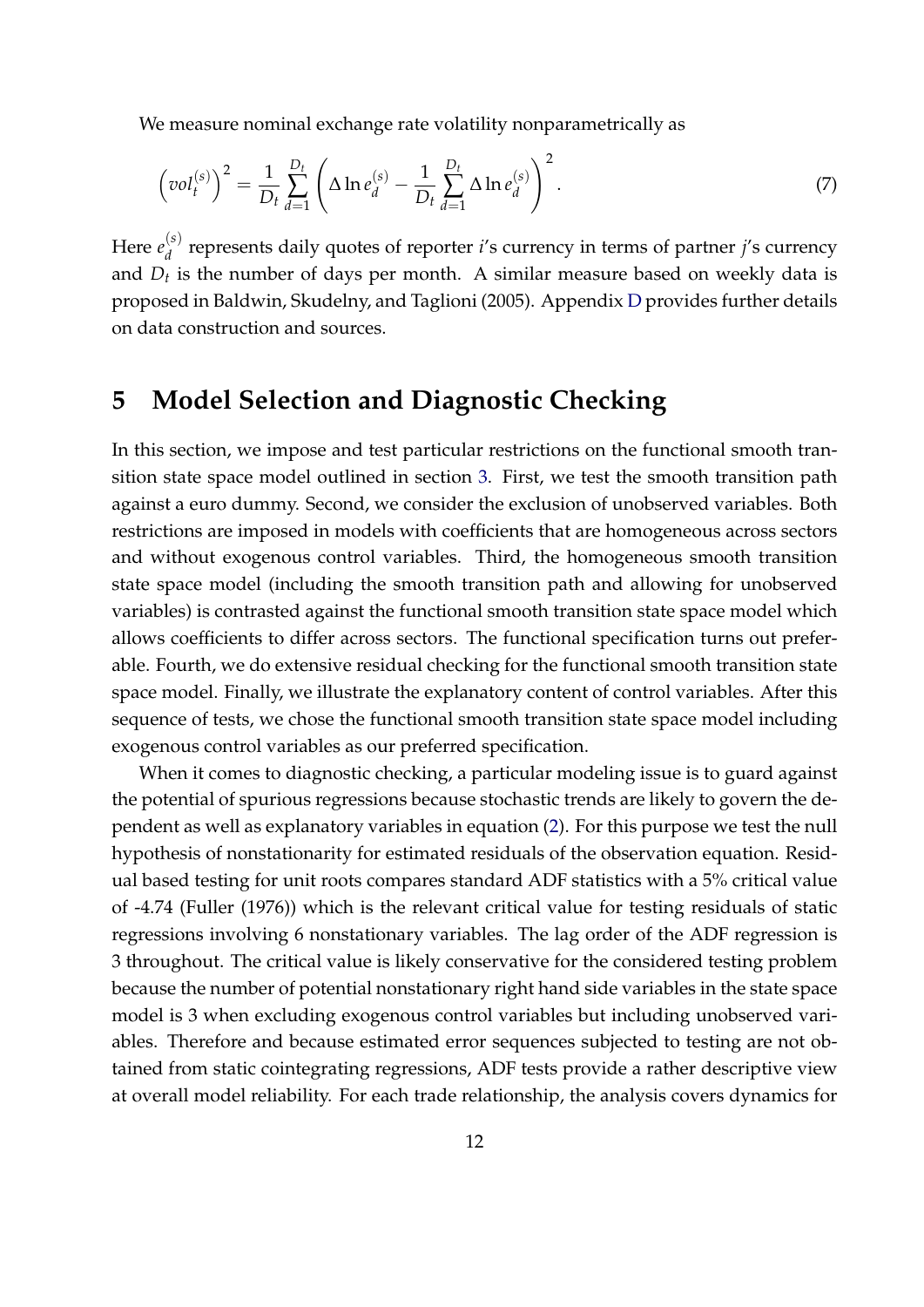96 trade sectors. Therefore, we document empirical frequencies of rejections of the unit root null hypothesis rather than unit root statistics at sectoral level.<sup>4</sup>

In a similar vein as outlined for unit root testing we document diagnostic results to evaluate if model residuals feature serial correlation. Testing against serial correlation by means of a heteroskedasticity robust Wald statistic is detailed in appendix [C.](#page-27-1)

Results from model selection and diagnostic checking are documented in table [1.](#page-30-0) By line, the table displays results for particular trade relationships. For model selection, we mostly employ likelihood ratio (LR) tests. The fact that we consider a set of 30 trade relationships for both imports and exports adds complexity to the provision of empirical results. In light of the plentitude of estimated empirical models, space considerations only allow a structured and condensed overview of particular model features. We now discuss the particular issues regarding model selection and diagnostic checking in detail.

*(i) Smooth Transition:* To assess the marginal contribution of the flexible smooth transition path in comparison with a conventional level shift in trade costs, the state space model with homogeneous coefficients ( $\boldsymbol{\psi}_1^{(s)} = 0$ ) is alternatively estimated under restrictions  $\theta_{1k}^{(s)} = 232.89$  and  $\zeta_k^{(s)} = 1.2137$ . These restrictions closely approximate a level shift in January 1999. For numerous trade relationships the smooth transition specification is supported by LR*<sup>d</sup>* statistics in table [1](#page-30-0) significant at conventional levels. Out of 30 LR*<sup>d</sup>* statistics, 10 and 12 (5 and 5) are significant at the 10% (5%) level when modeling imports and exports, respectively. LR tests inferring against the euro dummy specification are interpreted to follow an asymptotic  $\chi^2$  distribution. However, the true distribution of  $LR_d$ statistics is actually unknown because the homogeneous state space model itself is likely to be too restrictive. Consequently, these specification tests should be treated with care and are rather a descriptive measure of model accuracy.

*(ii) Unobserved Variables:* To describe the explanatory content of unobserved variables  $\lambda_{kt}^{(s)}$  we estimate smooth transition regression models consisting of equations [\(2\)](#page-8-0) and [\(3\)](#page-8-0) but excluding the state equation [\(4\)](#page-8-0). That <u>is, we impose  $\lambda_{kt}^{(s)} = 0$ ,</u>  $\forall s, k, t$ . We then compare the resulting standard error estimate  $\sqrt{\hat{g}^{(s)}}$  with the corresponding quantity obtained from the homogeneous state space model. In table [1,](#page-30-0) SR denotes the ratio of these standard error estimates. Although this measure is purely descriptive it strongly underpins

<sup>&</sup>lt;sup>4</sup>Tests on stationarity are only performed for sectors where the number of missing observations is at most 5. Consequently the frequencies of rejections of  $H_0$  documented in table [1](#page-30-0) refer to populations that depend on the trade relationship. In fact the number of diagnostic tests varies between 48 and 96 (53 and 96) for the analysis of import (export) relationships. The minimum numbers of 'complete' trade time series are obtained when modeling Italian imports from Sweden or Swedish exports to Italy.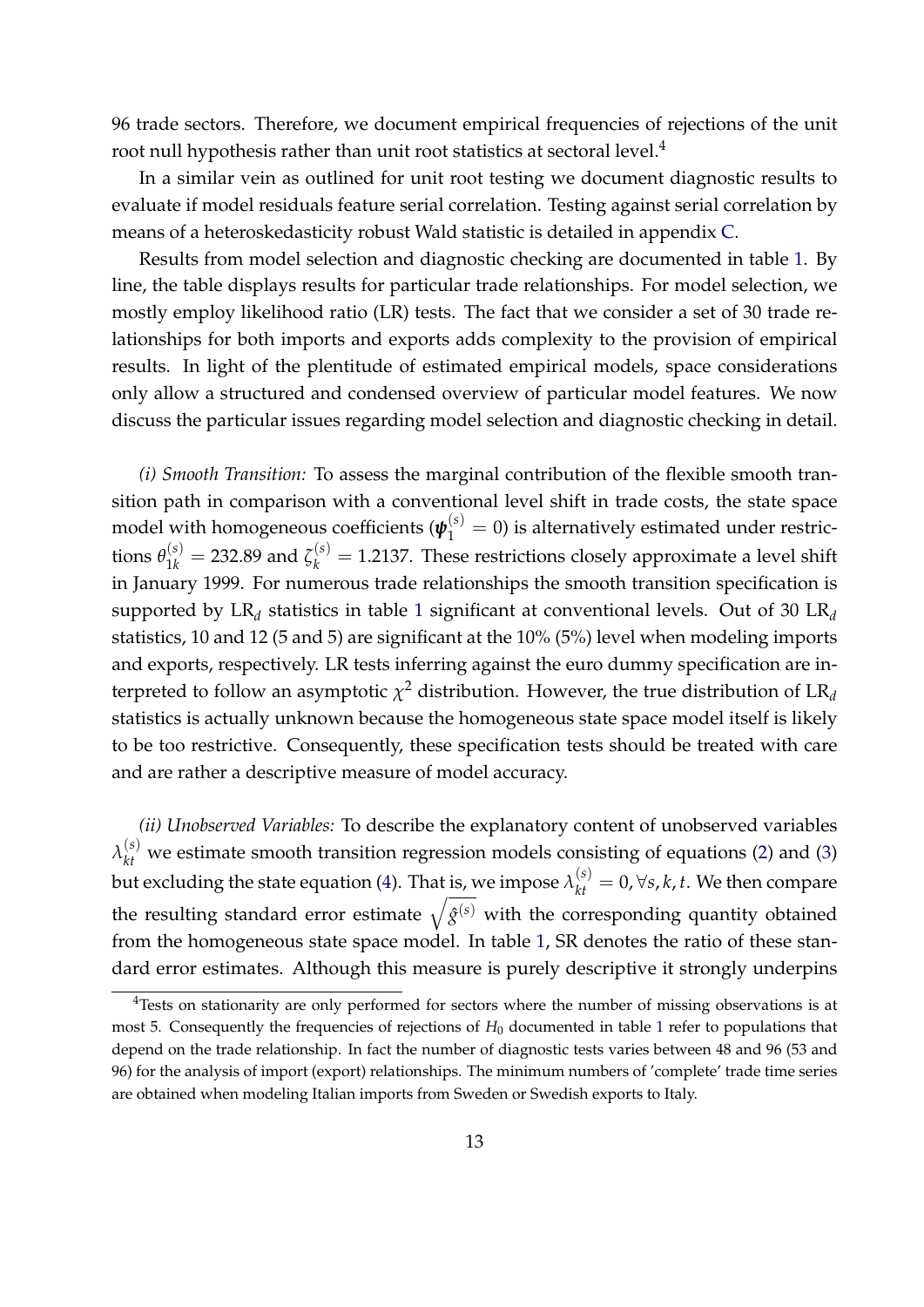the explanatory content of unobserved variables. Excluding sector specific unobserved variables involves a magnification of implied error variations by factors of 7.3 (imports of the United Kingdom from Denmark) up to 56.25 (French imports from Germany or French exports to Germany). At the first sight these factors appear unreasonably large. However, it is intuitive to regard the sector specific unobserved variables to potentially cointegrate with the sector specific trade variables. Therefore, a model without unobserved variables is likely to yield nonstationary residuals, so that inferential conclusions might be spurious. Accordingly, the marked reduction of variance estimates achieved by means of the state space representation becomes plausible.

*(iii) Sector Specific Coefficients:* Most strikingly, the functional state space model with sector specific coefficients is uniformly and significantly supported when compared to the homogeneous state space model. Introducing 7 additional parameters, smallest LR*<sup>f</sup>* statistics testing the functional against the homogeneous state space model ( $H_0: \boldsymbol{\psi}_1^{(s)} = 0$  $\mathsf{versus}\ H_1: \bm{\psi}_1^{(s)}$  $1^{(s)}_{1} \neq 0$ ) are 635.7 and 734.6 for export and import data, respectively. These statistics could be compared with critical values from a  $\chi^2(7)$  distribution. However, all statistics are in favor of the functional state space model at any conventional significance level.

*(iv) Stochastic Trends and Serial Correlation:* The likelihood of stochastic trends featuring model implied residuals is rather limited for both import or export data. The *I*(1) columns in table [1](#page-30-0) indicate empirical frequencies of rejections of the unit root null hypothesis. For most trade relationships in the functional state space model, almost all estimated sector specific residual sequences are found stationary. Thus, the conditional model is successful in filtering out common stochastic trends so that spurious regression results are unlikely. The evidence against remaining stochastic trends is similarly weak when modeling trade dynamics by means of homogeneous conditional models. However, we do not report model diagnostics for the homogeneous state space model for reasons of space.

First order residual correlation is detected for about one third of sector specific residual series for the functional state space model.<sup>5</sup> This is evident from AR1 columns in

 $5$ Testing against joint autocorrelation at lag 1 to 12, the empirical evidence against serially uncorrelated model residuals is even stronger. When comparing the functional against the homogeneous state space model (not reported) it is noteworthy that diagnostic model features also support the more general model class. Almost uniformly the frequency of significant autocorrelation test statistics is lower for the functional as it is for the homogeneous state space model. For the special case of Danish imports from Germany we find that almost all (86 out of 93) sector specific residual sequences feature first order autocorrelation. We treat this diagnosis as a hint at potential model misspecification or computational obstacles and remove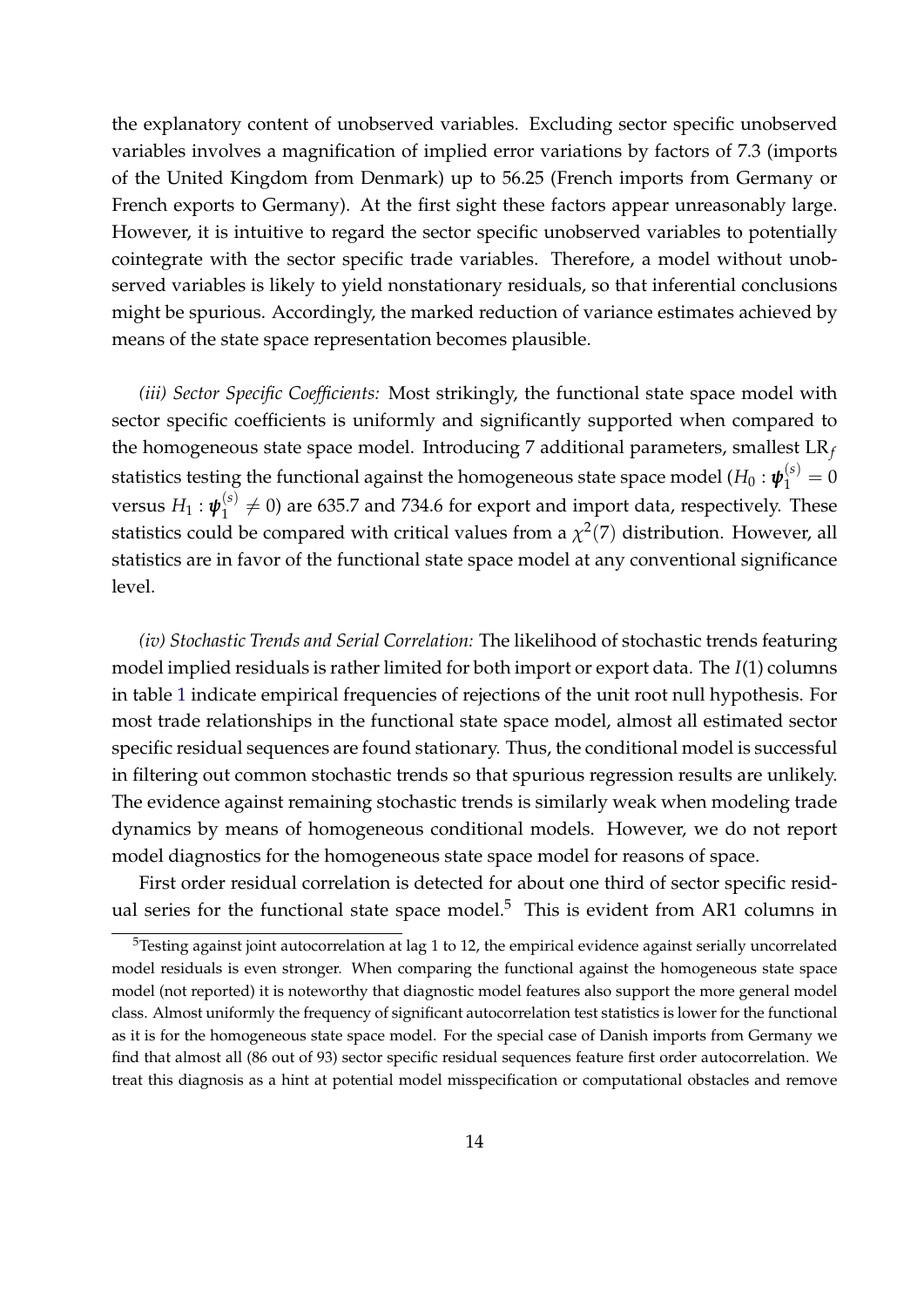table [1](#page-30-0) which indicate empirical frequencies of rejections of the null hypothesis of no serial correlation. QML parameter estimates are inefficient but remain unbiased in case of serially correlated error terms since lagged dependent variables are not included as explanatory variables. However, to us the efficiency aspect is of minor importance because the interpretation of estimation results relies on mean group estimators obtained as weighted averages of ML estimates (Pesaran and Smith (1995)). For the particular schemes employed to determine weighted mean group estimates see appendix [A.](#page-25-0)

*(v) Exogenous Control Variables:* Augmenting the functional model jointly with all addi $t$  tional control variables  $vol_t^{(s)}$ ,  $rec_t^{(s)}$ *t* ,*rex* (*s*)  $t^{(s)}$ , rexus $t^{(s)}$  $t_t^{(s)}$  and  $en_t^{(s)}$ *t* assuming *γ* (*s*)  $k^{(s)} \neq 0$  delivers LR<sub>X</sub> statistics in table [1](#page-30-0) that are mostly significant. At a 5% significance level, 21 and 18 (out of 30) trade relationships are improved by including additional control variables. Marginal contributions of individual control variables are discussed when it comes to the economic discussion of the mean group parameter estimates in the next section. We also assess the effect of each control variable separately on the transition path for the homogeneous and the functional state space model. These results (not provided here) indicate that in particular the timing of transition remains a very robust feature of our estimates.

### <span id="page-17-0"></span>**6 Results**

We discuss results of our preferred model which is the functional smooth transition state space model covering the full set of exogenous control variables. First, we inspect mean group coefficient estimates others than those determining transition. Then we turn to the characteristics of the transition path.

#### **6.1 Coefficient Estimates**

Table [2](#page-31-0) reports estimated coefficients for our preferred model specification for both export and import data. The column labeled ALL provides mean group coefficients. Mean group coefficients are weighted average coefficients over all trade sectors and over all trade relationships where weights correspond to the relative sector size. Subsequent columns provide mean group coefficients averaged over the various subsets of trade relationships U2, O2, IN and OUT. Subsets are described in section [4.](#page-12-0) Appendix [A](#page-25-0) provides details on the computation of mean group estimates and corresponding standard errors.

this particular trade relationship from the sample when it comes to discussing the material implications of the estimated models in section [6.](#page-17-0)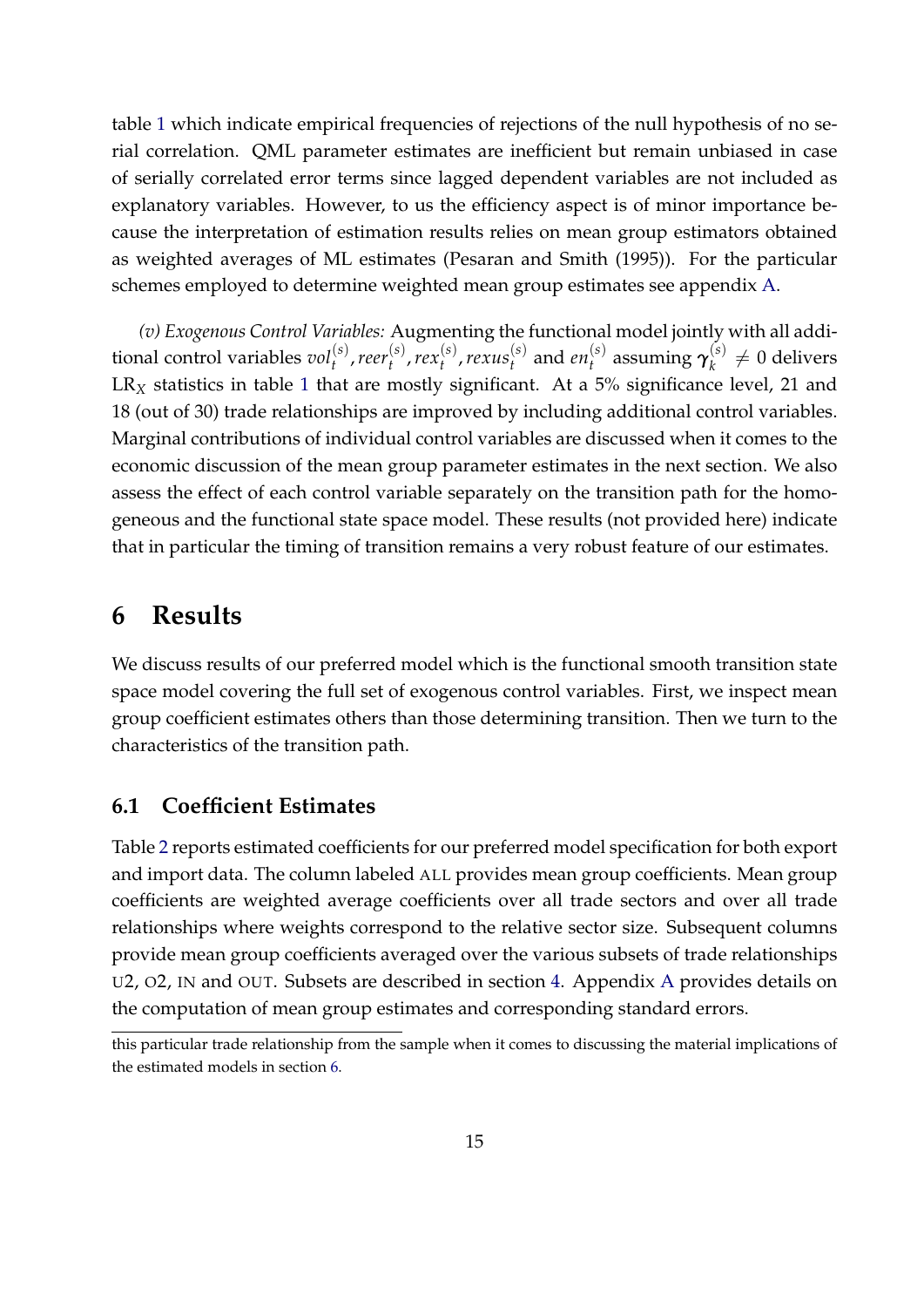Estimates of the elasticity of substitution  $\sigma$  are around 5 for both export and import data and across the various subsets of trade relationships.<sup>6</sup> Broda and Weinstein (2004) report elasticities of substitution around 4 using SITC three digit U.S. data for the period 1990–2001. Our estimates around 5 refer to two digit European data for a slightly different classification (HS instead of SITC) but overall appear to comply with estimates in Broda and Weinstein (2004). This similarity is reassuring in light of the fact that our state space setup does not make use of data on international prices.

In line with theory industrial production in reporter ( $\beta_i$ ) and partner ( $\beta_j$ ) country significantly increases exports (imports) which holds true over all trade relationships on average and for the majority of subsets. Though theory predicts a unit elasticity, estimates which differ from unity may signal ongoing change in the ratio of sectoral exports (imports) over industrial production. This explanation pairs well with the high estimation accuracy for some coefficients. Also, Baldwin (2006a) argues that inferior data quality may be one factor pushing elasticities below unity. Indeed, our proxy of sectoral activity is identical for all sectors. Even though industrial production certainly is a reasonably accurate measure for economic activity in some sectors (say, 'Manufacturing') it is likely to be less so for others (say, 'Food').

Exchange rate volatility is usually considered an impediment to trade and in particular so for small firms without the financial statue to hedge exchange rate risk.<sup>7</sup> In our sample, exchange rate volatility *vol* has a tendency to foster trade due to the small positive elasticity of 0.014, even though the positive relationship is not a robustly significant feature of the estimates. Theories which draw on the option value of trade predict such a positive link between trade and exchange rate uncertainty. However, here it appears more likely that the tendency of coefficient estimates to become positive relates the trend decrease in exchange rate volatility due to the convergence process towards the third stage of EMU to a slight moderation in euro area trade in the first half of our sample period.

A high effective exchange rate *reer* decreases exports with elasticity -0.2 when taken over all trade relationships. If domestic goods become more expensive relative to a weighted basket of foreign goods this reduces exports. However, the evidence over subsets is mixed so that in the aggregate this effect is not very precisely estimated. For imports the corresponding coefficient is larger in absolute value and more accurately esti-

 $6As$  side benefit, our empirical specification of gravity theory delivers estimates of the elasticity of substitution. Due to the use of time dummies this coefficient is commonly not uniquely identified in the standard setup.

<sup>&</sup>lt;sup>7</sup>Baldwin and Taglioni (2005) argue that due to firm entry and exit into the sector of traded goods the true effect of exchange rate uncertainty on trade is non-linear. Indeed, Herwartz and Weber (2005) find evidence for non-linearities in the effect of exchange rate uncertainty on trade growth.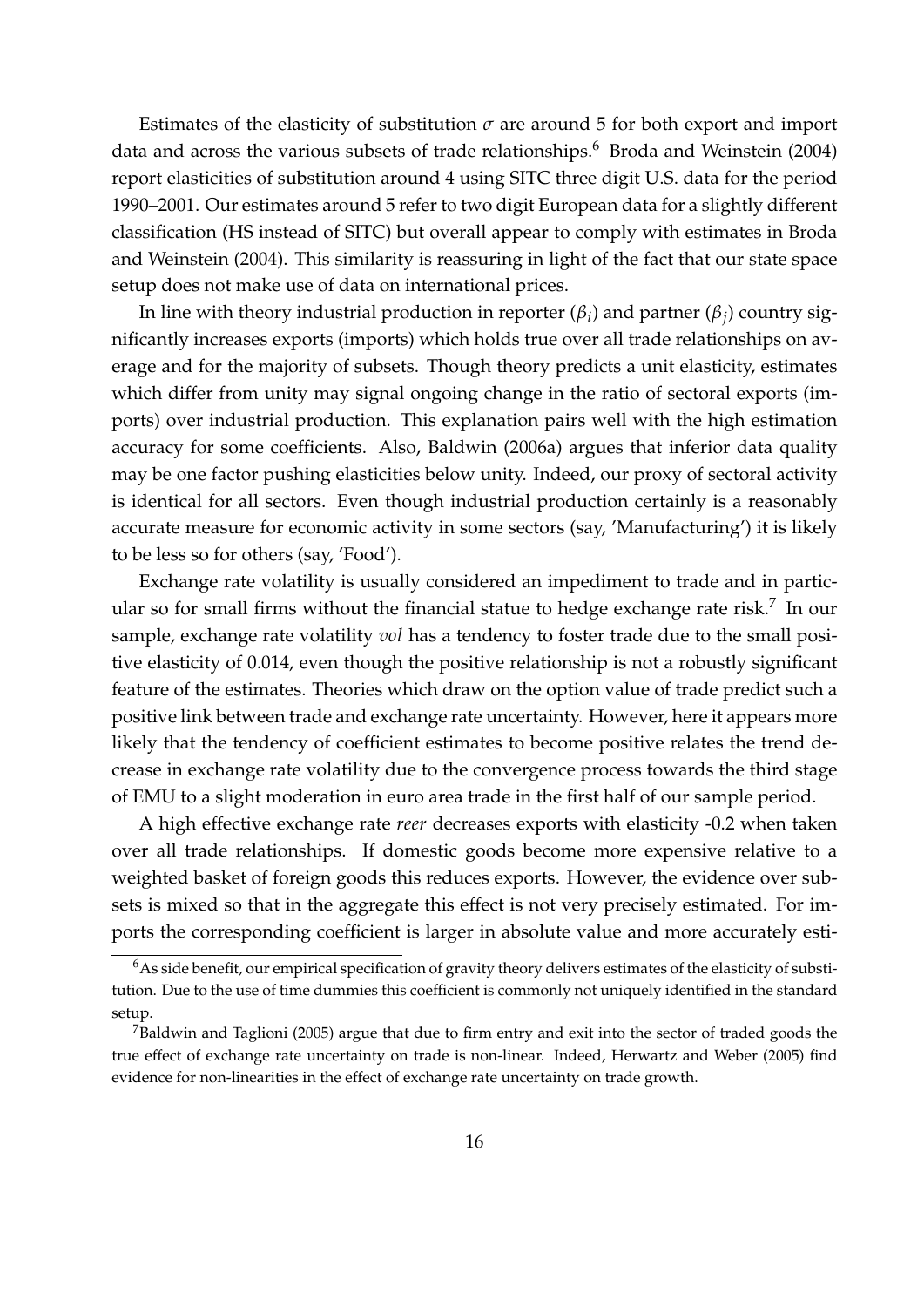mated indicating that if domestic goods become more expensive relative to a weighted basket of foreign goods this fosters imports significantly (*reer* is the same regressor regardless of the dependent variable being exports or imports). Real bilateral exchange rates *rex* between reporter and partner country do not add significant information suggesting that real effective exchange rates *reer* already reflect bilateral variation to a sufficient degree.

In contrast, real bilateral exchange rates with the U.S. *rexus* matter with a positive coefficient. This lends support to the expenditure switching hypothesis discussed above: After January 1999 the euro fell sharply so that products sold in euro became cheaper relative to products sold in U.S. dollar. As a consequence part of European demand for foreign products was redirected to European products fostering exports and imports among European countries. Finally, the effect of energy prices is statistically significant over all trade relationships and for each subset individually. High energy prices as a measurable proxy for transportation costs accordingly reduce exports and imports.

#### **6.2 Timing, Speed and Size of Transition**

The literature on the trade effect of the euro relies almost exclusively on specifying an instantaneous and exhaustive level shift in January 1999. Accordingly, there is a predominant focus on a single dimension of euro transition, namely size.<sup>8</sup> The smooth transition path estimated here allows to discriminate three dimensions of adjustment, namely timing, speed of adjustment and size. Each dimension is represented by one parameter,  $\zeta_k^{(s)}$ *k* ,  $\theta_{k1}^{(s)}$  $\frac{(s)}{k1}$  and  $\theta_{k0}^{(s)}$  $\chi_0^{(s)}$ , respectively.

Figure [1](#page-29-0) shows the percentage change in trade that is due to the estimated smooth transition path in trade costs. We report results directly in terms of the percentage change in trade rather than trade costs since this corresponds to the convention in the literature. In particular, the figure shows the weighted average transition path for the subsets of trade relationships U2 and O2 (first column) and for the subsets IN and OUT (second column). The top row refers to import data whereas the bottom row refers to exports. Weighted average transition paths are averages over transition paths specific to each sector in each trade relationship based on estimates of  $\zeta_k^{(s)}$ <sup>(s)</sup>, θ<sup>(s)</sup><br>k, θ<sub>k1</sub>  $\frac{f(s)}{k1}$  and  $\theta_{k0}^{(s)}$ *k*0 . Corresponding weights are relative sector size  $w_k^{(s)}$  $k<sup>(5)</sup>$  normalized to sum to unity for each subset.

<sup>&</sup>lt;sup>8</sup>Some studies make inference on timing of the euro effect by interacting consecutive time dummies with a euro dummy. One potential flaw of such interaction terms is that they confuse omitted trade costs with the euro effect. This appears particularly likely when the specification relies on one set of time dummies common to all trade relationships and thus fails to control for trade relationship specific unobserved trade costs as suggested by theory.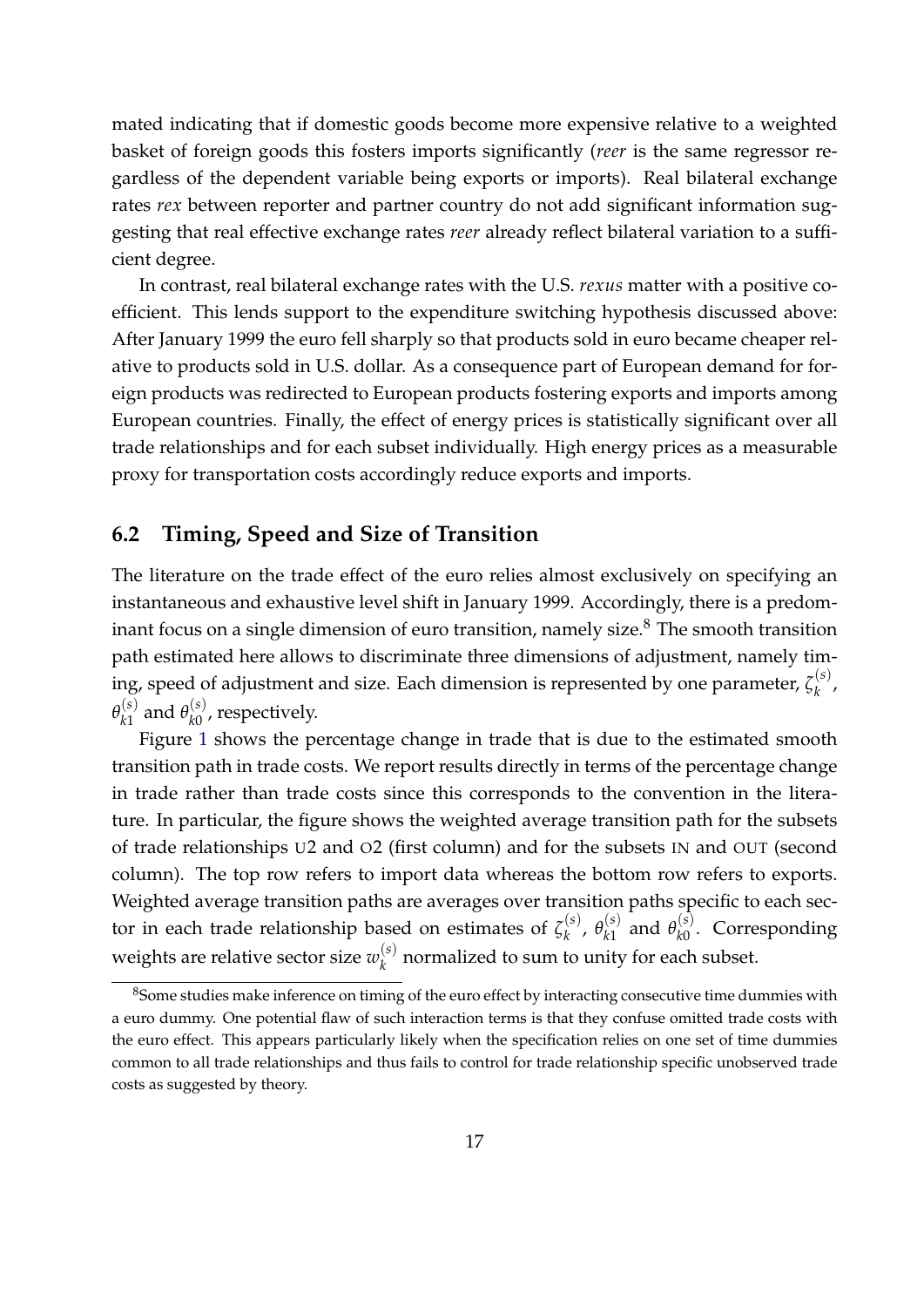Our main finding is evident from figure [1.](#page-29-0) Trade within the euro area  $(U2)$  increases by 10 to 20 percent between the years 2000 and 2003 compared with trade between European countries that are not members of the euro area  $(O2)$ . We now discuss each dimension of the transition path.

Probably the most remarkable feature of the figure is that exports start their transition one year *after* the introduction of the single currency in January 1999. Interestingly, this timing pattern also surfaces for exports that enter and leave the euro area as visible from the IN and OUT paths in the second column of the figure. Our results thus contrast the widespread convention to assume a break point in European trade costs in 1999. When comparing our approach to one that relies on a euro dummy one should take into account that most studies on the trade effect of the euro use annual data. In contrast, we employ monthly data to collect as much information around the hypothesized break point as possible. Even with annual data, however, it will be difficult to reconcile the timing pattern identified here with the conventional euro dummy specification.

Evidently, our results are also not consistent with the anticipatory increase in euro area trade before January 1999 which is reported in Micco, Stein, and Ordonez (2003) and Flam and Nordström (2006b). One interpretation of this difference is that anticipation effects in fact are spurious findings due to unaccounted time variation in trade relationship or sector specific trade costs. Moreover, according to our estimates there is not much scope left for long run effects to develop.

Finally, we identify a timing pattern for import data in the first row of figure [1,](#page-29-0) which is very similar to the pattern identified for export data. The only minor difference is that import data appears less informative. Systematic measurement error in trade figures, which induces a gap between export and import statistics, thus does not seem a relevant alternative explanation for the increase in euro area trade because results for export and import data remain fairly similar both qualitatively and quantitatively. Also, we obtain these estimates while controlling for bilateral and multilateral exchange rate measures to address potential expenditure switching effects due to the euro's depreciation right after its introduction.

Figure [1](#page-29-0) also provides insight into the speed of adjustment. It takes about three years for exports and imports to adjust to a new level. This observation applies to trade within the euro area, trade among euro area outsiders and trade between the euro area and euro area outsiders. Compared to adjustment of trade at the aggregate level, adjustment of trade at the sector level is much faster. Aggregate adjustment is more spread out and gradual because different trade sectors adjust at distinct times. Table [2](#page-31-0) reports estimates of  $\theta_1$  which indicate rapid adjustment within a few month throughout whereas mean estimates of *ζ* jointly with their standard errors reflect the extent to which differences in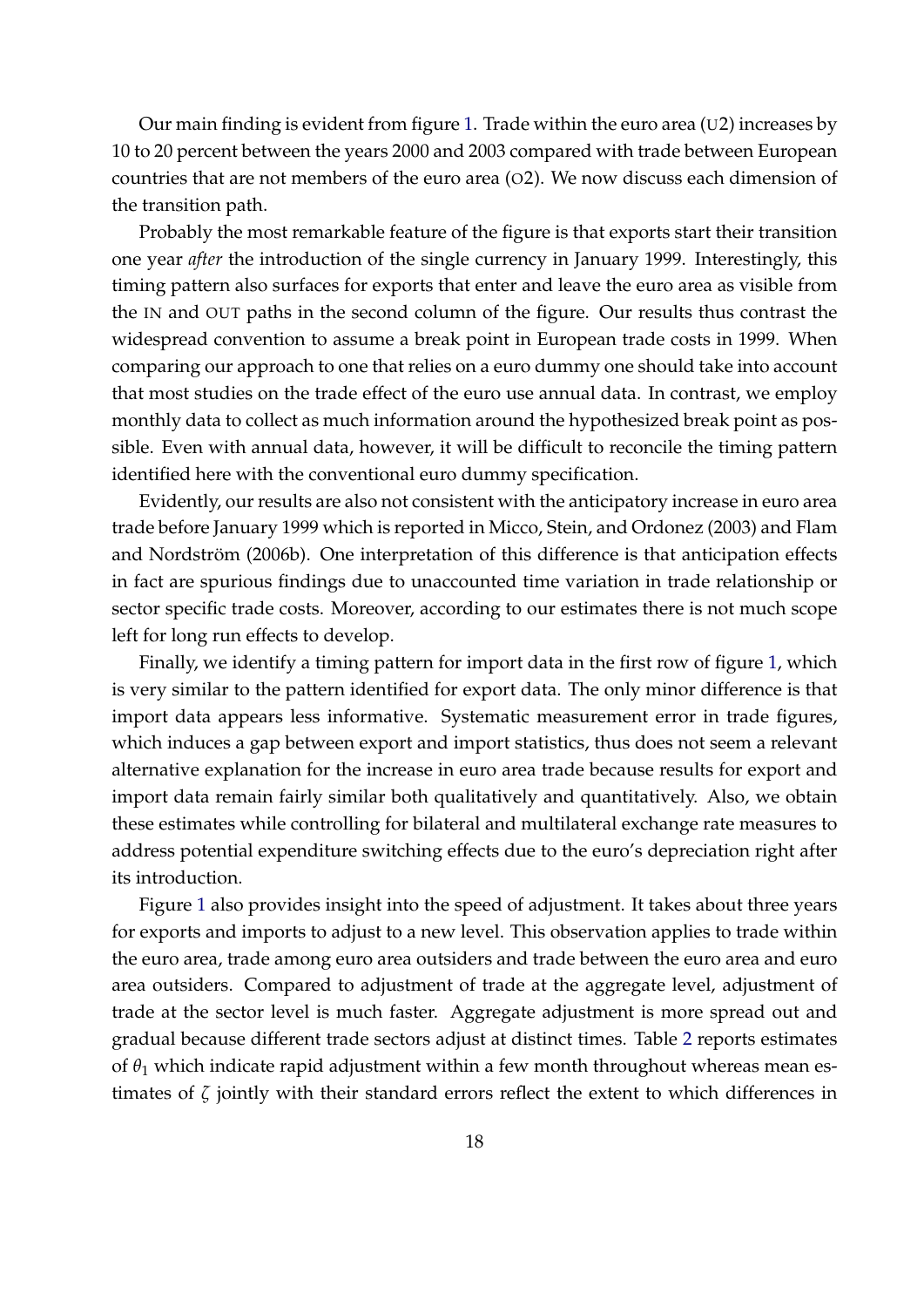timing exist both across trade relationships and across trade sectors. The high speed of adjustment at the sector level fits well with recent microfoundations of the euro's trade effect put forth by Baldwin and Taglioni (2005). These authors argue that trade adjustment to the euro is fast because reduction of exchange rate volatility induces a large number of small firms to enter export markets.

The size of adjustment in figure [1](#page-29-0) is the dimension of the transition path that compares most easily with existing studies. At the end of our sample period, mean effects are about 20 (13) percent for export data (imports) when taking the difference between adjustment of U2 versus O2 countries as is common practice. Most of the adjustment is a reduction of trade among O2 countries rather than an increase of trade among U2 countries. In table [3](#page-32-0) we obtain essentially identical conclusions about long run effects that prevail once transition is fully completed.

Baldwin (2006a) summarizes the literature on the euro's trade effect as suggesting a boost in trade of about 5 to 10 percent. Thus, our mean estimates are roughly twice as large compared to what has been reported so far even though confidence bands comprise effects of 5 to 10 percent in size. We obtain larger mean estimates for two reasons. First, suppose that mean paths in figure [1](#page-29-0) indeed reflect the true transition path. Minimizing the squared error between true transition and a euro dummy delivers smaller estimates because the conventional euro dummy with break point in 1999 kicks in too early. To this end, timing of transition matters for conclusions about the size of transition. Second, table [3](#page-32-0) implies a considerably smaller mean difference of long run transition in the homogeneous smooth transition state space model of about 10 (8) percent for exports (imports). Disregarding sectoral heterogeneity thus leads to a downward bias in the extent by which euro area trade is estimated to increases.

Finally, the second column of figure [1](#page-29-0) shows adjustment of euro area trade with the United Kingdom, Sweden and Denmark. Exports of these countries into the euro area (IN) fall substantially after 2000 whereas euro area exports to these countries (OUT) slightly dip to reach a higher level thereafter. For import data, IN indicates imports of the United Kingdom, Sweden and Denmark from the euro area (the sets of countries subsumed under IN and OUT remain identical for export and import data). Even though mean estimates decrease at the end of 2001 nothing conclusive follows due to poor estimation precision. In turn, OUT indicates a significant decrease of euro area imports from the United Kingdom, Sweden and Denmark between 2000 and 2003. Overall import and export data suggests that the euro area imports less from but exports more to European countries which have not adopted the euro.

There exists a tight coincidence between U2/O2 transition dynamics and IN/OUT transition dynamics in figure [1.](#page-29-0) In both cases, transition takes place during the 2000 to 2003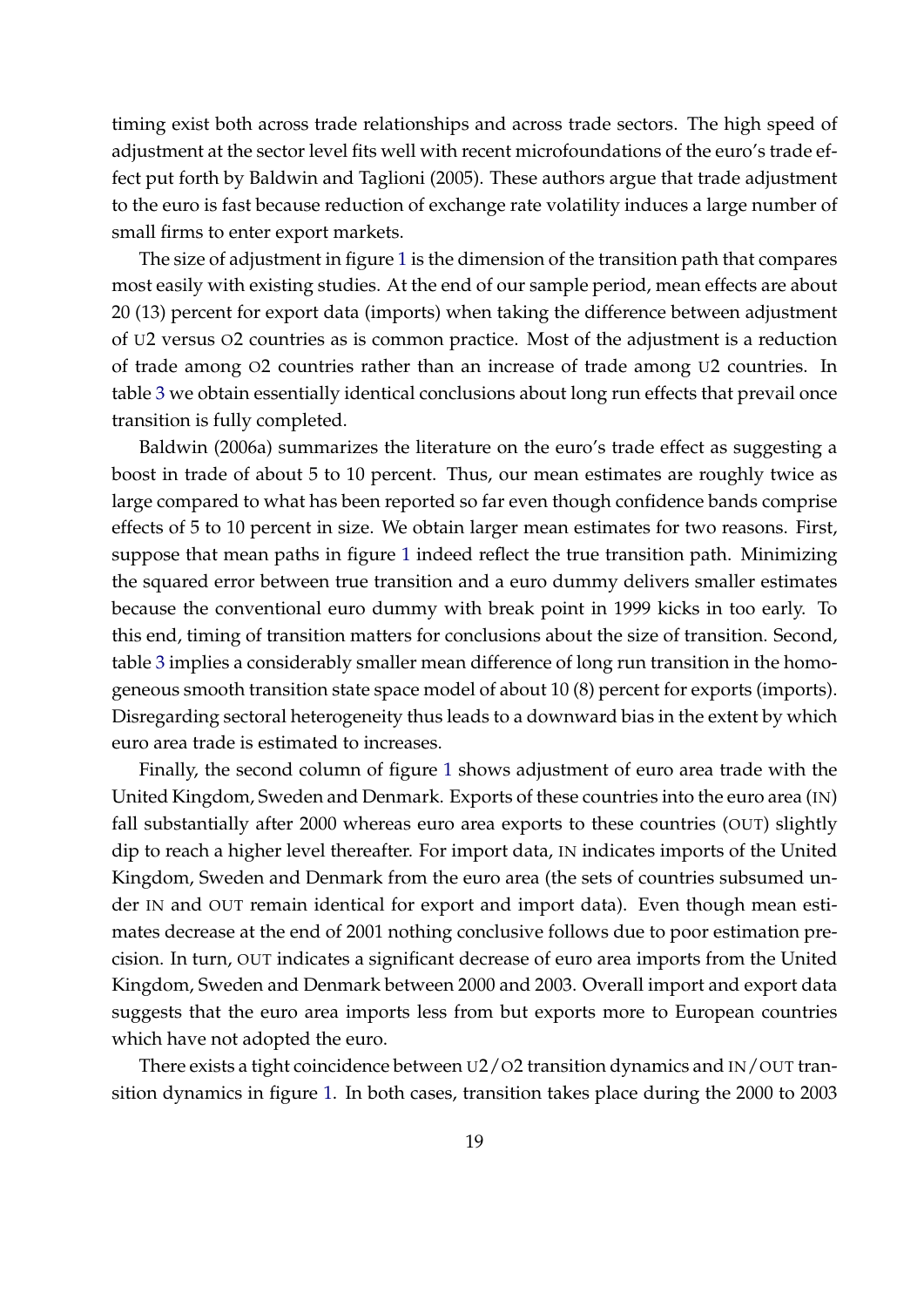period. However, neither do we impose a restriction on timing coefficients for IN/OUT transition nor do we tie timing coefficients for IN/OUT to those for U2/O2. Therefore, this coincidence in the timing of transition appears an important feature of the data.

Taken together with the observation that the euro area imports less from but exports more to third European countries, one explanation consistent with our estimates is that the euro creates stiffer competition among EMU exporters thereby depressing price markups. Accordingly, part of euro area trade with third countries is redirected back into the euro area. At the same time, third countries import more from the euro area because euro area products become cheaper relative to products in the United Kingdom, Sweden and Denmark.

### **7 Conclusion**

In this paper, we estimate the 'When, how fast and by how much' of adjustment in euro area trade costs during the period from 1995 to 2006. Beyond the flexible smooth transition specification, our approach allows for sector specific impact of trade costs on sectoral trade while controlling for unobserved trade costs and competitiveness terms at the sector level. We find that adjustment in trade costs takes place between the years 2000 and 2003 which suggests that a euro dummy which signifies the introduction of the euro in January 1999 is to some degree misspecified. Adjustment of individual sectors is extremely fast whereas aggregate adjustment is gradual because different sectors adjust at distinct times. These findings support recent microfoundations of the euro's trade effect which predict the effect to happen rapidly.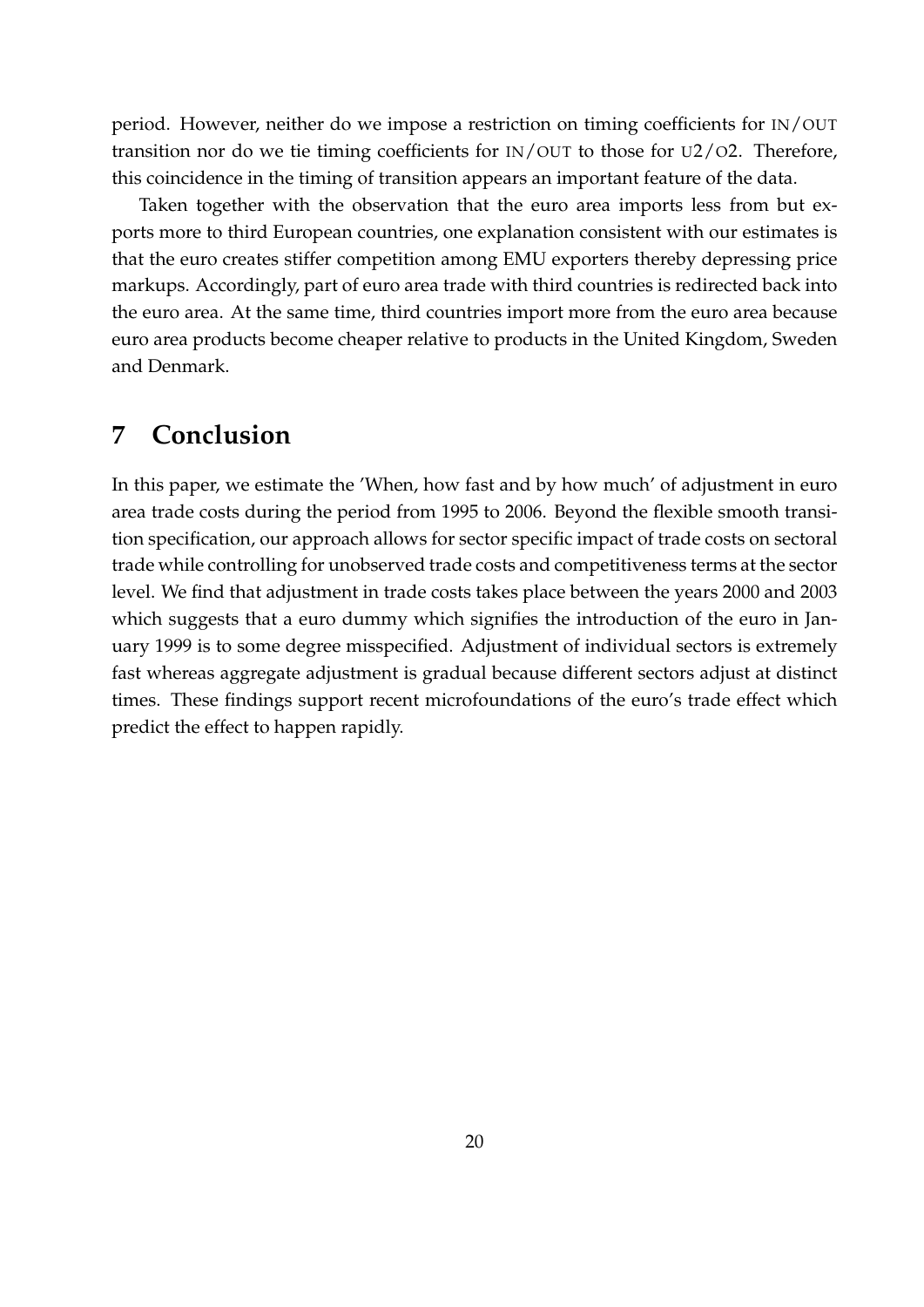### **References**

- ANDERSON, J. E., AND E. VAN WINCOOP (2003): "Gravity with Gravitas: A Solution to the Border Puzzle," *American Economic Review*, 93(1), 170–192.
- (2004): "Trade Costs," *Journal of Economic Literature*, 42(3), 691–751.
- BAIER, S. L., AND J. H. BERGSTRAND (2001): "The Growth of World Trade: Tariffs, Transport Costs, and Income Similarity," *Journal of International Economics*, 53, 1–27.

BALDWIN, R. E. (2006a): "The Euro's Trade Effects," ECB Working Paper 594.

- (2006b): *In or Out: Does It Matter? An Evidence-Based Analysis of the Euro's Trade Effects*. Centre for Economic Policy Research.
- BALDWIN, R. E., F. SKUDELNY, AND D. TAGLIONI (2005): "Trade Effects of the Euro: Evidence from Sectoral Data," ECB Working Paper 446.
- BALDWIN, R. E., AND D. TAGLIONI (2005): "Positive OCA Criteria: Microfoundations for the Rose Effect," unpublished manuscript.
- (2006): "Gravity for Dummies and Dummies for Gravity Equations," NBER Working Paper 12516.
- BAUWENS, L., M. LUBRANO, AND J.-F. RICHARD (2000): *Bayesian Inference in Dynamic Econometric Models*. Oxford University Press: Oxford.
- BERGER, H., AND V. NITSCH (2008a): "Gotcha! A Profile of Smuggling in International Trade," unpublished manuscript.
- (2008b): "Zooming Out: The Trade Effect of the Euro in Historical Perspective," *Journal of International Money and Finance*, (forthcoming).
- BRODA, C., AND D. E. WEINSTEIN (2004): "Globalization and the Gains from Variety," NBER Working Paper 10314.
- CHANG, Y., J. I. MILLER, AND J. Y. PARK (2008): "Extracting a Common Stochastic Trend: Theories with Some Applications," *Journal of Econometrics*, (forthcoming).
- DENARDIS, S., AND C. VICARELLI (2007): "The Impact of the Euro on Trade. The (Early) Impact is not so Large," in *Currencies and Globalization*, ed. by M. L. Ferrington, pp. 123–138. Nova Science Publishers, Inc.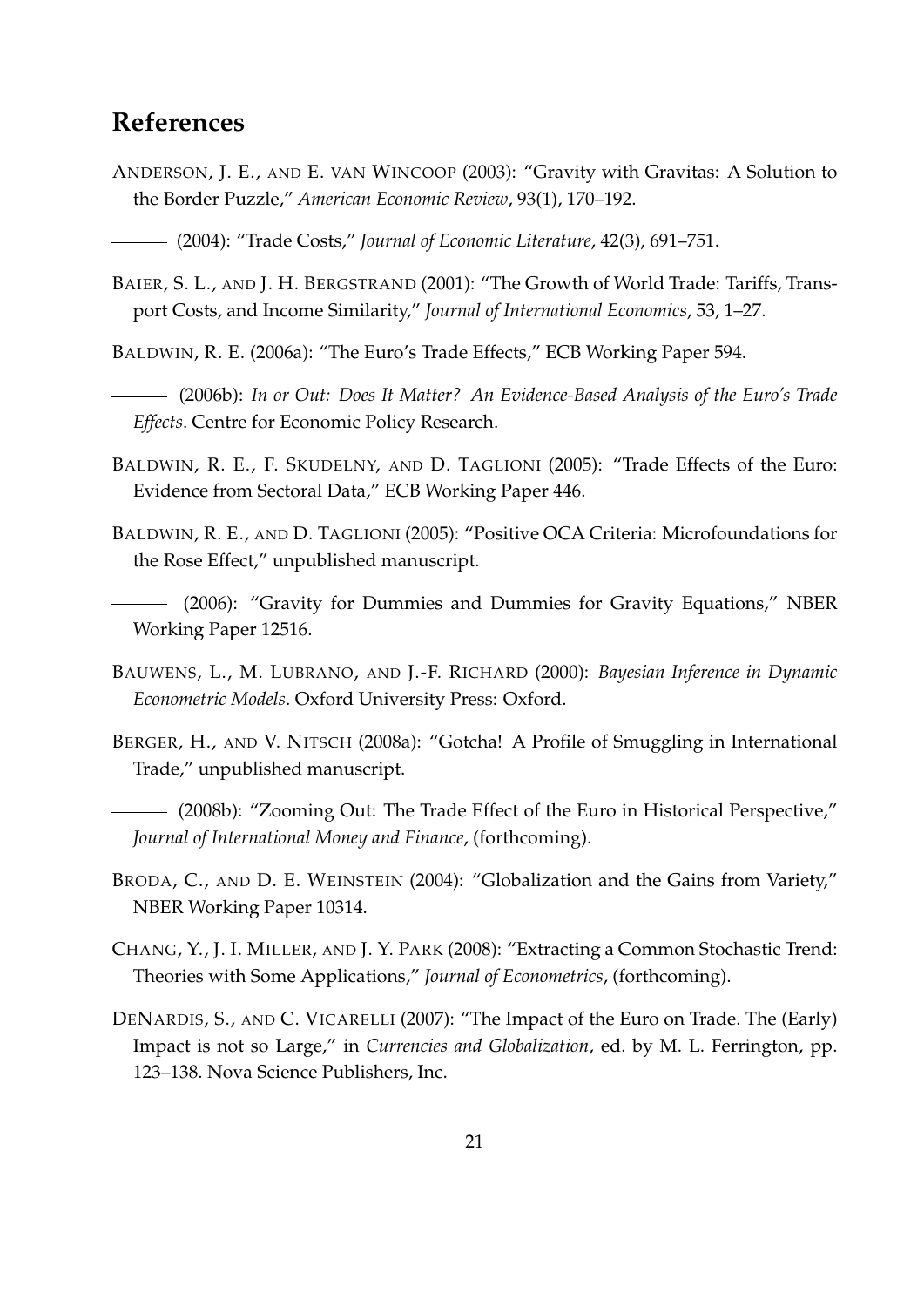- FEENSTRA, R. (2003): *Advanced International Trade: Theory and Evidence*. Princeton University Press: Princeton.
- FLAM, H., AND H. NORDSTRÖM (2006a): "Euro Effects on the Intensive and Extensive Margins of Trade," CESIFO Working Paper 1881.

(2006b): "Trade Volume Effects of the Euro: Aggregate and Sector Estimates," Seminar Paper 746, Stockholm University.

- FULLER, W. (1976): *Introduction to Statistical Time Series*. Wiley: New York.
- HERWARTZ, H., AND H. WEBER (2005): "Exchange Rate Uncertainty and Trade Growth A Comparison of Linear and Nonlinear (Forecasting) Models," *Applied Stochastic Models in Business and Industry*, 21(1), 1–16.
- JONES, R. (1985): *Time Series Analysis with Unequally Spaced Data*, vol. 5. Handbook of Statistics.
- LUUKKONEN, R., P. SAIKKONEN, AND T. TERÄSVIRTA (1988): "Testing Linearity against Smooth Transition Autoregressive Models," *Biometrika*, 75(3), 491–499.
- MICCO, A., E. STEIN, AND G. ORDONEZ (2003): "The Currency Union Effect on Trade: Early Evidence from EMU," *Economic Policy*, 18(37), 315–356.
- MONGELLI, F. P., E. DORRUCCI, AND I. AGUR (2005): "What does European Institutional Integration tell us about Trade Integration?," ECB Occasional Paper Series 40.
- NITSCH, V., AND M. PISU (2008): "Scalpel, Please! Dissecting the Euros Effect on Trade," unpublished manuscript, Freie Universität Berlin.
- PESARAN, M. H., AND R. SMITH (1995): "Estimating Long-Run Relationships from Dynamic Heterogeneous Panels," *Journal of Econometrics*, 68, 79–113.
- PHILLIPS, P. C., AND H. R. MOON (1999): "Linear Regression Limit Theory for Nonstationary Panel Data," *Econometrica*, 67(5), 1057–1111.
- TAGLIONI, D. (2002): "Exchange Rate Volatility as a Barrier to Trade: New Methodologies and Recent Evidence," Économie Internationale, 89(90), 227–259.
- WHITE, H. (1980): "A Heteroskedasticity-Consistent Covariance Matrix Estimator and a Direct Test for Heteroskedasticity," *Econometrica*, 48(4), 817–838.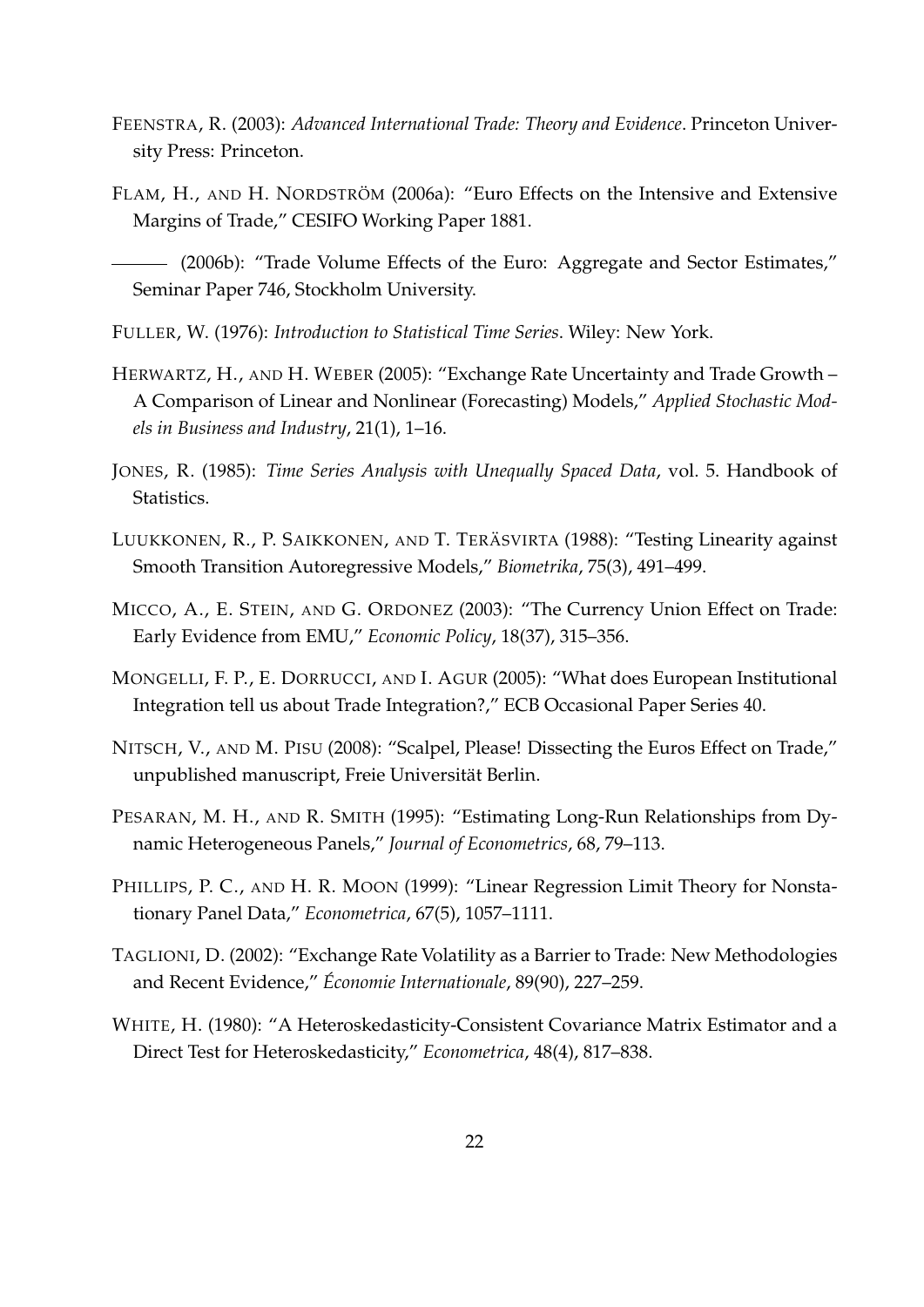### <span id="page-25-0"></span>**A Weighted Moments and Transition**

Mean group estimation in dynamic panel models is considered by Pesaran and Smith (1995). In case of panel heterogeneity the mean group estimator measures marginal impacts for an average cross section member. In the spirit of Phillips and Moon (1999) mean group estimation also guards against spurious inferential conclusions that might be attributed to single equation regressions with nonstationary data. As a possible statistical quantity characterizing the parameter heterogeneity one may consider the standard deviation of mean estimates.

**Construction of Weights:** Weights *w* (*s*) *k* represent average relative imports (exports) in a given sector *k* and conditional on trade relationship *s* where the average is taken over the period 2001:06 to 2006:05,

$$
w_k^{(s)} = \frac{\bar{y}_k^{(s)}}{\sum_s \bar{Y}^{(s)}} , \quad \sum_s \sum_k w_k^{(s)} = 1 ,
$$

where  $\bar{Y}^{(s)} = \sum_k \bar{y}_k^{(s)}$  with  $k = 1, \ldots, K$  and  $s = 1, \ldots, S$ .

**Coefficients and Standard Errors:** Let *sub* denote a subset of the 30 trade relationships we consider, i.e. either ALL, U2, O2, IN or OUT where ALL denotes the full set of trade relationships. Let S denote the number of trade relationships in *sub*. Then, the weighted mean group estimator and a corresponding standard error are, respectively,

$$
\beta^{(sub)} = \sum_{s \in sub} \sum_{k} \frac{w_k^{(s)}}{\sum_{s \in sub} \sum_k w_k^{(s)}} \beta_k^{(s)} \text{ and } \omega_\beta^{(sub)} = \left(\frac{1}{S} \sum_{s \in sub} \sum_{k} \frac{w_k^{(s)}}{\sum_{s \in sub} \sum_k w_k^{(s)}} (\beta_k^{(s)} - \overline{\beta})^2\right)^{\frac{1}{2}}.
$$

1

**Transition:** Smooth transition is a logistic cumulative distribution function (omit *s* su- $\text{perscript}$  and  $k$  subscript),  $[1+\exp\{-\theta_1(t_\kappa/(T\sqrt{0.083})-\zeta)\}]^{-1} = \kappa$  where  $\kappa$  denotes percent of completed transition at date *tκ*. Solve for *tκ*,

$$
t_{\kappa} = T\sqrt{0.083} \left( \zeta - \frac{1}{\theta_1} \ln(\frac{1}{\kappa} - 1) \right) \, .
$$

.

The number of months needed to complete medium  $(1 - 2\alpha)$ % transition is the difference  $t_{1-\alpha}-t_\alpha=2T\sqrt{0.083}/\theta_1\ln((1-\alpha)/\alpha).$  With  $\alpha=.05$ ,  $T=137$  and  $\theta_1=232.89$  the fastest 90% of transition happen in one month. The symmetry point of the transition function obtains with  $κ = 0.5$  as  $t_{0.5} = T\sqrt{0.083} \zeta$ . Converting the lower and upper bound of *ζ* ∈ [0.30343, 3.186] into month delivers [12,126]. To approximate a dummy that kicks in at 1999:01 fix the symmetry point  $\zeta = 1.2137$  and set the transition speed to  $\theta_1 = 232.89$ .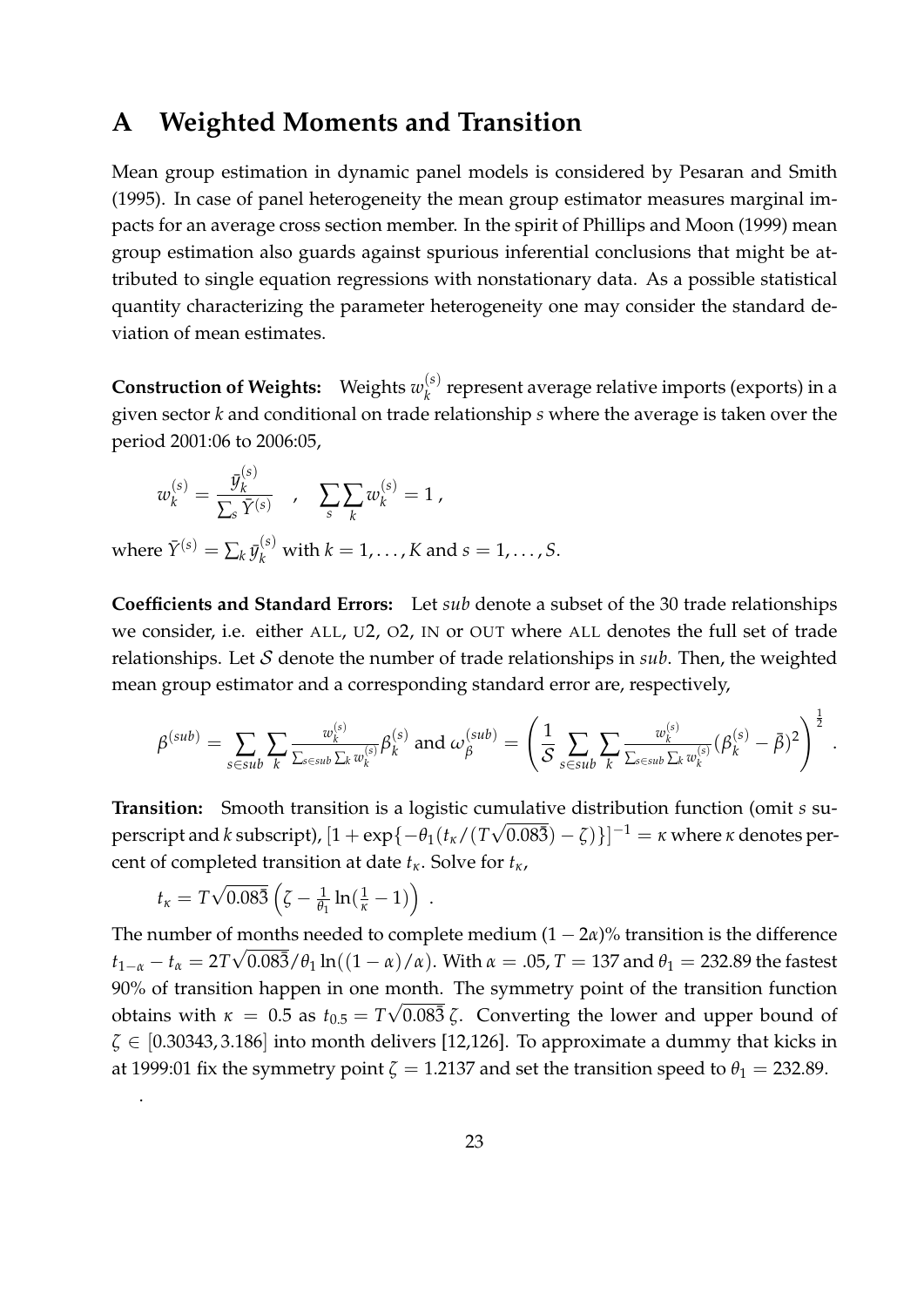### <span id="page-26-0"></span>**B Kalman Recursions**

Given the parameters of the state-space model in [\(2\)](#page-8-0) to [\(5\)](#page-8-0),  $\boldsymbol{\psi}_k^{(s)\prime}$  $k^{(s)}$ ,  $\phi^{(s)}$ , the Kalman filter provides sequentially linear projections for the dynamic system. The likelihood of the model is computed stepwise. In the following reported estimates will have a second index reflecting the time point up to which data for the computations are collected. Such an extra index easily allows to discriminate between forecasts and updates. The analyst is assumed to have some guess concerning the initial states of the system  $\Big(\mathrm{denoted}\lambda_{k,0}^{(s)}\Big)$ *k*,0|0  $\setminus$ and their variances  $\left(P_{k,0}^{(s)}\right)$ *k*,0|0 . The Kalman recursions for regression models with missing observations are given by the following steps (Jones (1985)):

1. Computation of a one step ahead forecast for the state and the associated variance:

$$
\lambda_{k,t|t-1}^{(s)} = \lambda_{k,t-1|t-1}^{(s)}
$$
  
\n
$$
P_{k,t|t-1}^{(s)} = P_{k,t-1|t-1}^{(s)} + h_k^{(s)}
$$

2. The forecast of the state and observable explanatory variables are used to obtain a prediction for the dependent variable:

<span id="page-26-1"></span>.

$$
y_{k,t|t-1}^{(s)} = q_{it}^{(s)} \beta_{ik}^{(s)} + q_{jt}^{(s)} \beta_{jk}^{(s)} + (1 - \sigma^{(s)}) \left( \ln(\tau_{k,t}^{(s)}) + \lambda_{k,t|t-1}^{(s)} \right). \tag{8}
$$

3. Comparing  $y_{kt}^{(s)}$  and  $y_{k,t}^{(s)}$  $\mathbf{R}_{k,t|t-1}^{(s)}$  is feasible in case that  $y_{kt}^{(s)}$  is observed. Then, the prediction error  $u_{kt}^{(s)}$  with variance  $W_{kt}^{(s)}$  is obtained as:

$$
w_{kt}^{(s)} = y_{kt}^{(s)} - y_{k,t|t-1}^{(s)}
$$
  
\n
$$
W_{kt}^{(s)} = (1 - \sigma^{(s)})^2 P_{k,t|t-1}^{(s)} + g_k^{(s)}.
$$

4. The latter quantities contribute to the models' log likelihood with

$$
l_{kt}^{(s)} = -0.5 \ln(2\pi) - 0.5 \left( u_{kt}^{(s)} \right)^2 / W_{kt}^{(s)} - 0.5 \ln W_{kt}^{(s)}.
$$
\n(9)

5. The innovation *ukt* and its variance are used to update the current estimate of the state vector:

$$
\lambda_{k,t|t}^{(s)} = \lambda_{k,t|t-1}^{(s)} + P_{k,t|t-1}^{(s)} (1 - \sigma^{(s)}) u_{kt}^{(s)} / W_{kt}^{(s)}
$$
  
\n
$$
P_{k,t|t}^{(s)} = P_{k,t|t-1}^{(s)} + (1 - \sigma^{(s)})^2 \left( P_{k,t|t-1}^{(s)} \right)^2 / W_{kt}^{(s)}.
$$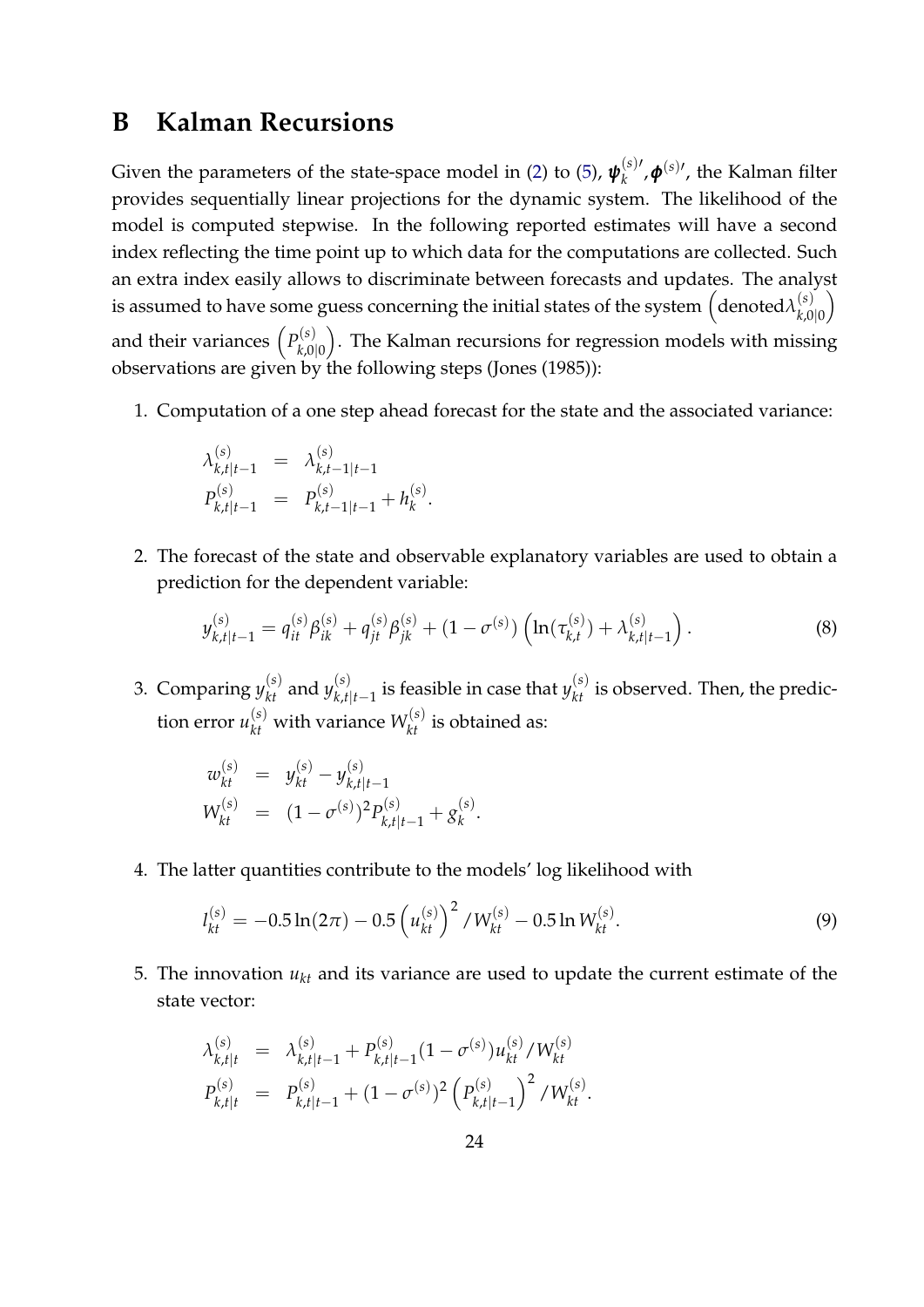Note that the log likelihood function integrates over all time and sector specific estimates  $l_{kt}$  given in [\(9\)](#page-26-1), i.e.

$$
l = l \left(\boldsymbol{\psi}_{k}^{s\prime}, \boldsymbol{\phi}^{s\prime}\right)^{\prime} = \sum_{k} \sum_{t} l_{kt}.
$$

In case a particular observation on  $y_{kt}^{(s)}$  is missing, steps 3. and 4. are left out and the updating in step 5. becomes

$$
\lambda_{k,t|t}^{(s)} = \lambda_{k,t|t-1}^{(s)}
$$
  

$$
P_{k,t|t}^{(s)} = P_{k,t|t-1}^{(s)}
$$

### <span id="page-27-1"></span>**C Serial Correlation Tests**

Serial correlation might easily be diagnosed by means of Portmanteau type test statistics exploiting the autocorrelation coefficients of the estimated model residuals  $\hat{u}_{kt}^{(s)}$ . To obtain an indication of serially correlated error terms which is robust under heteroskedasticity, however, we rather use the following auxiliary regression:

<span id="page-27-2"></span>
$$
\hat{u}_{kt}^{(s)} = c + \kappa_1 \hat{u}_{kt-1}^{(s)} + \ldots + \kappa_h \hat{u}_{kt-h}^{(s)} + v_t,
$$

where *c* is an intercept term and  $v_t$  a white noise disturbance. We test the null hypothesis  $H_0: \kappa_1 = \kappa_2 = \ldots = \kappa_h = 0$  by means of a Wald-test

$$
\omega_h = \hat{\kappa}' (\text{Cov}[\hat{\kappa}])^{-1} \hat{\kappa} \stackrel{d}{\rightarrow} \chi^2(h). \tag{10}
$$

To implement the statistic in [\(10\)](#page-27-2) we use the heteroskedasticity consistent covariance estimator for the estimated parameter vector  $\hat{\kappa} = (\hat{\kappa}_1, \hat{\kappa}_2, \ldots, \hat{\kappa}_h)'$  (White (1980)). With respect to the choice of the lag order *h* we consider tests on serial correlation at lag 1 and joint correlation at lags 1 to 12. The latter choices appear reasonable noting that monthly data enter our analysis.

### <span id="page-27-0"></span>**D Data Appendix**

We seasonally adjust trade data by means of seasonal dummies. Merging data in value and in volume allows to express exports and imports in constant prices of 2000. To do so, we compute implicit unit price deflators and use the average of the 12 price observations in 2000 to re-value volumes. Monthly industrial production data comes from International Financial Statistics (IFS) of the IMF. Monthly exchange rates are market rates from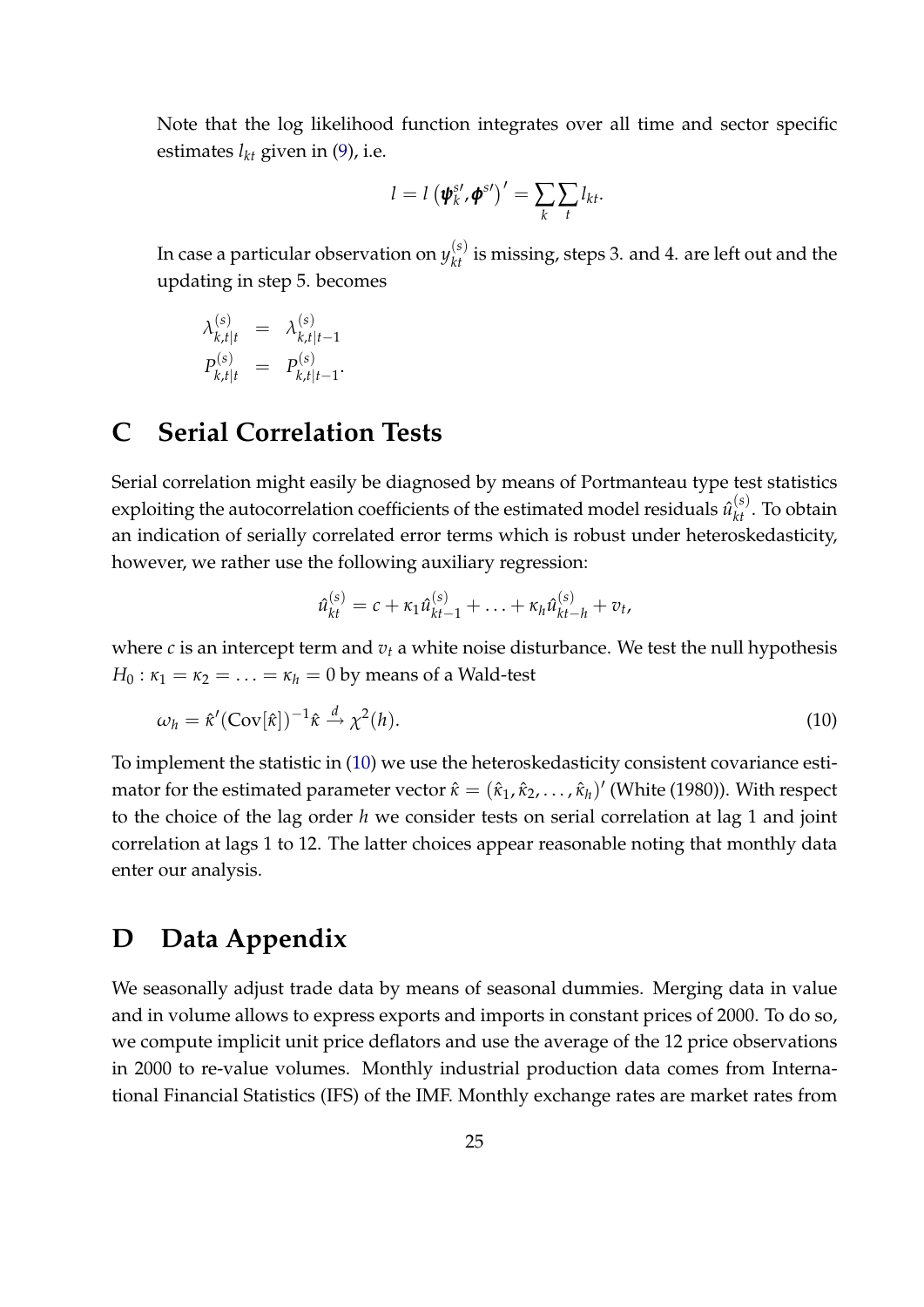IFS. Daily exchange rate data used to compute exchange rate volatility comes from the FED historical database.<sup>9</sup> The IFS indicators of real effective exchange rates based on unit labor costs in manufacturing represent the product of the index of the ratio of the relevant indicator (in national currency) for the country listed to a weighted geometric average of the corresponding indicators for 20 other industrial countries. Bilateral real exchange rates are computed as  $re x = e P_{par}/P_{rep}$  where *e* is reporter's currency in terms of partner's currency and *Prep* (*Ppar*) denotes reporter's (partner's) producer price index. For *rexus* the partner country is the U.S.. Producer price indices and the energy price index are drawn from IFS. All indices are normalized to a base year 2000. We take natural logs of all series unless otherwise noted.

<sup>9</sup>http://www.federalreserve.gov/releases/h10/Hist/default1999.htm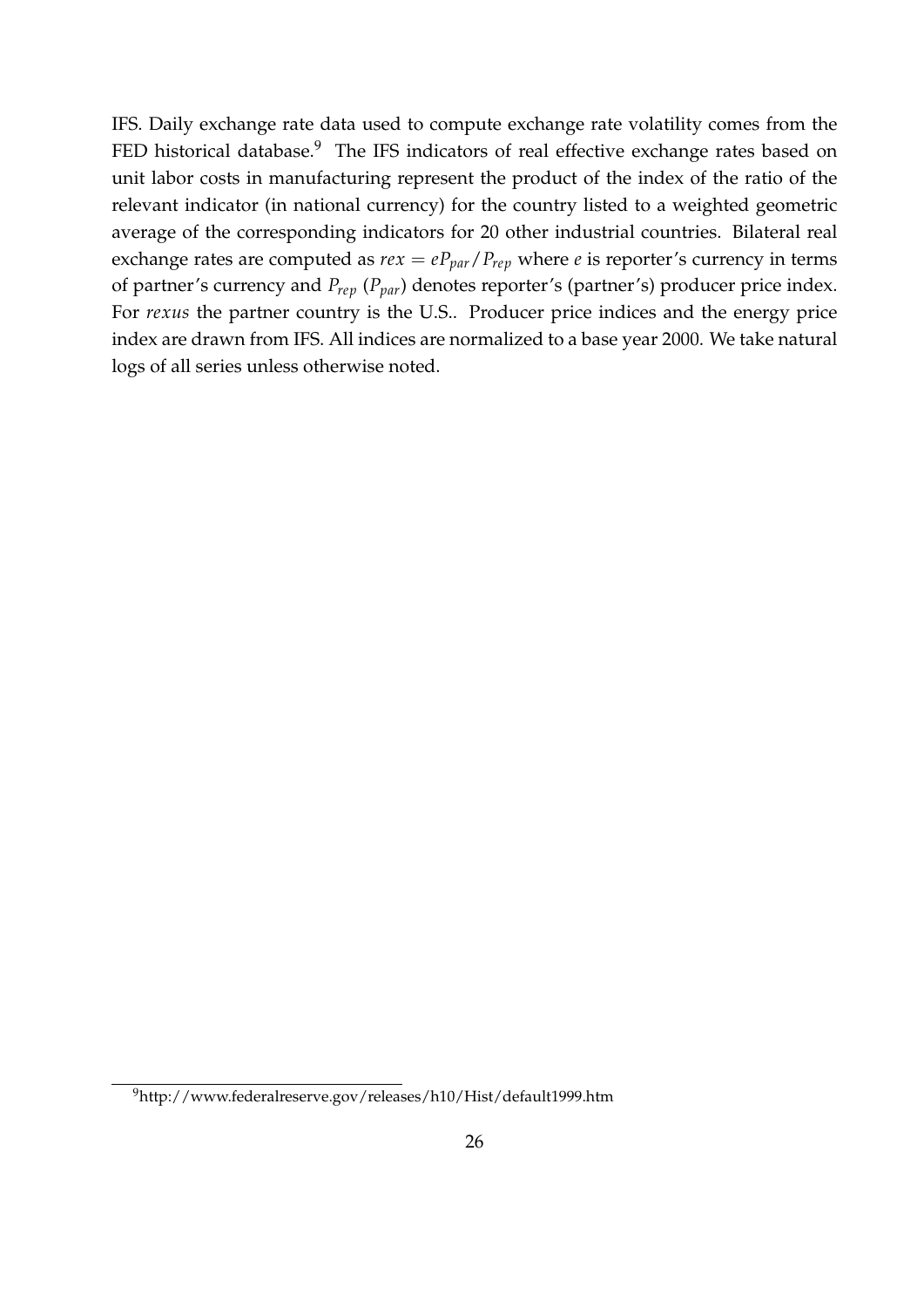

<span id="page-29-0"></span>Figure 1: Weighted averages of sector specific transition paths of <sup>U</sup>2 and <sup>O</sup>2 countries (first column) and of IN and OUT countries (second column). All estimates are based on the functional smooth transition state space model. The first row refers to import data. The second row refers to export data. Confidence bands are based on a 10% significance level (see appendix [A](#page-25-0) for computation).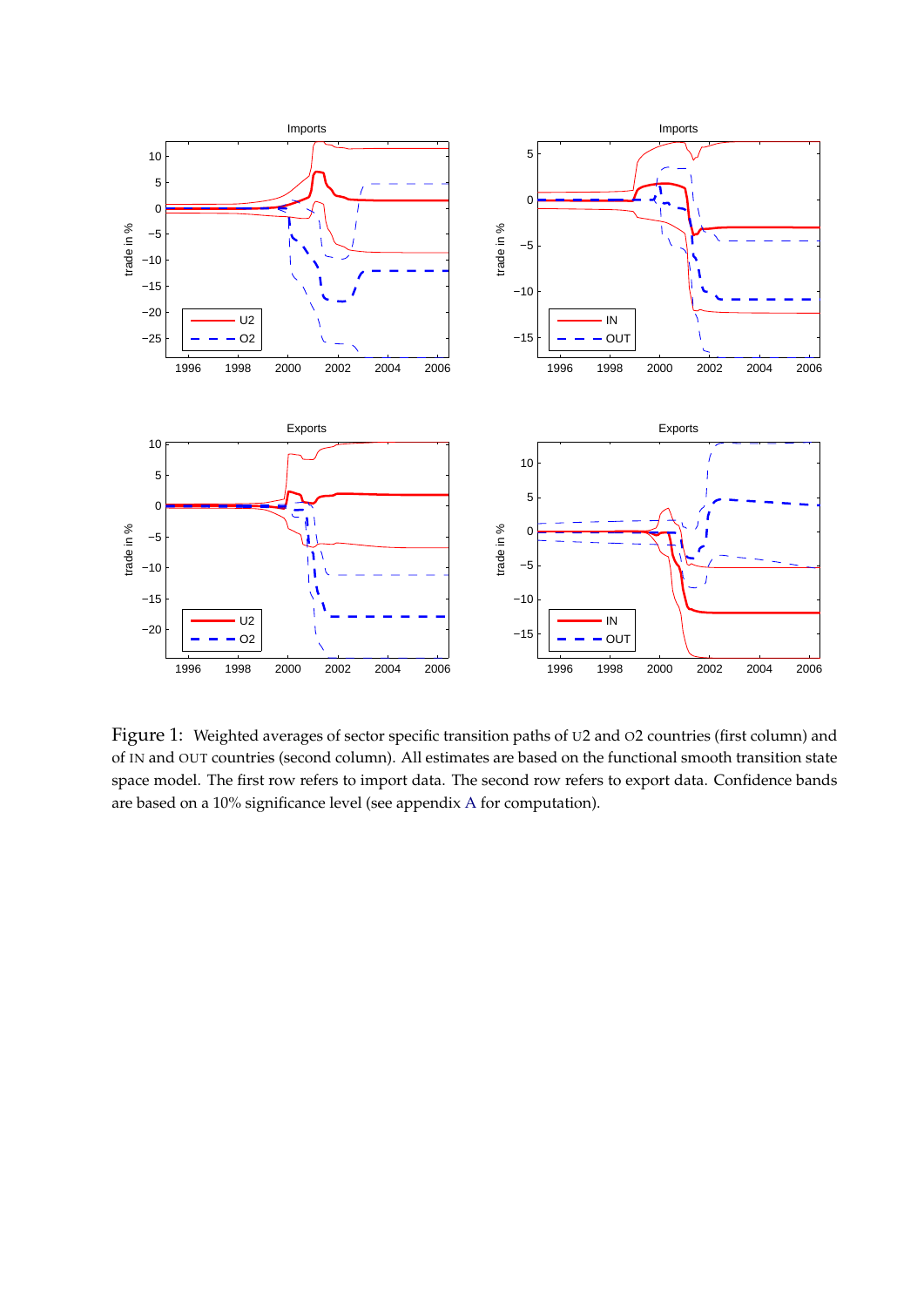|                 |                          | Imports |                |        |     |                          | Exports |        |                |        |     |                          |        |
|-----------------|--------------------------|---------|----------------|--------|-----|--------------------------|---------|--------|----------------|--------|-----|--------------------------|--------|
| i, j            |                          | $LR_d$  | SR             | $LR_f$ | AR1 | I(1)                     | $LR_X$  | $LR_d$ | <b>SR</b>      | $LR_f$ | AR1 | I(1)                     | $LR_X$ |
| <b>GER,FRA</b>  | U <sub>2</sub>           | 5.11    | 5.1            | 7999.2 | .33 | .98                      | 6.56    | 2.94   | 5.2            | 6240.5 | .35 | .98                      | 17.7   |
| <b>GER,ITA</b>  | U <sub>2</sub>           | 6.45    | 4.5            | 11153. | .30 | .99                      | 12.8    | 3.74   | 4.8            | 6269.5 | .31 | .97                      | 5.85   |
| <b>GER,UK</b>   | OUT                      | 5.49    | 3.8            | 2868.1 | .28 | .96                      | 7.31    | 4.35   | 4.1            | 4884.7 | .31 | .99                      | 10.6   |
| <b>GER, SWE</b> | OUT                      | 4.14    | 3.2            | 2965.5 | .17 | .90                      | 2.66    | 5.05   | 3.2            | 2260.9 | .32 | .93                      | 9.04   |
| <b>GER,DK</b>   | <b>OUT</b>               | 2.32    | 3.4            | 4958.5 | .31 | .93                      | 21.5    | 6.71   | 3.6            | 1668.5 | .20 | .98                      | $10.5$ |
| FRA, GER        | U <sub>2</sub>           | 8.44    | 7.5            | 5916.7 | .25 | .91                      | 29.4    | 5.71   | 7.5            | 6939.3 | .57 | .90                      | 33.6   |
| FRA, ITA        | $_{\rm U2}$              | 4.91    | 6.2            | 5279.1 | .67 | .83                      | 47.6    | 2.87   | 6.0            | 4635.4 | .39 | .94                      | 29.2   |
| FRA,UK          | OUT                      | 2.67    | 5.3            | 5861.5 | .25 | .95                      | 34.7    | 1.83   | 5.2            | 7747.5 | .37 | .95                      | 52.7   |
| FRA, SWE        | <b>OUT</b>               | 1.60    | 3.5            | 2051.4 | .25 | .93                      | 14.5    | 5.72   | 3.7            | 2553.2 | .40 | .90                      | 16.8   |
| FRA,DK          | <b>OUT</b>               | 1.85    | 3.3            | 1991.8 | .27 | .91                      | 25.7    | 3.61   | 3.6            | 3619.9 | .34 | .87                      | 21.6   |
| <b>ITA,GER</b>  | U <sub>2</sub>           | 4.45    | 6.2            | 3028.8 | .22 | .92                      | 30.2    | 4.95   | 6.7            | 6418.9 | .46 | .87                      | 18.9   |
| <b>ITA,FRA</b>  | U <sub>2</sub>           | 3.79    | 5.6            | 3662.9 | .41 | .85                      | 10.4    | 10.1   | 5.9            | 5658.9 | .74 | .80                      | 20.6   |
| <b>ITA,UK</b>   | OUT                      | 4.85    | 4.1            | 4023.7 | .29 | .90                      | 50.7    | 2.63   | 4.2            | 4769.6 | .37 | .83                      | 15.7   |
| <b>ITA,SWE</b>  | <b>OUT</b>               | 4.04    | 3.3            | 1790.1 | .29 | .92                      | 14.3    | 1.70   | 3.3            | 1842.1 | .53 | .80                      | 53.6   |
| <b>ITA,DK</b>   | <b>OUT</b>               | 10.3    | 3.1            | 734.6  | .31 | .92                      | 16.7    | 3.25   | 3.4            | 2251.0 | .41 | .84                      | 18.4   |
| UK, GER         | IN                       | 5.05    | 4.0            | 2883.9 | .21 | .96                      | 9.44    | 5.79   | 4.6            | 5122.7 | .22 | .97                      | 25.9   |
| UK,FRA          | $\text{IN}{}$            | 3.47    | 4.0            | 3293.7 | .20 | .95                      | 17.4    | 1.85   | 4.9            | 3382.7 | .19 | .98                      | 8.53   |
| UK,ITA          | $\rm{IN}$                | 3.69    | 3.5            | 3721.6 | .19 | .95                      | 18.2    | 6.68   | 3.8            | 3337.3 | .14 | .94                      | 10.6   |
| UK, SWE         | O <sub>2</sub>           | 0.83    | 3.3            | 1627.6 | .22 | .97                      | 62.8    | 4.75   | 3.4            | 3029.2 | .27 | .93                      | 3.02   |
| UK,DK           | O <sub>2</sub>           | 1.34    | 2.7            | 963.5  | .27 | .83                      | 13.0    | 5.27   | 2.9            | 1280.7 | .27 | .90                      | 7.98   |
| SWE, GER        | $\ensuremath{\text{IN}}$ | 1.45    | 4.5            | 2814.4 | .30 | .97                      | 15.0    | 0.02   | 3.8            | 3125.5 | .38 | .91                      | 19.6   |
| SWE,FRA         | IN                       | 0.98    | 3.3            | 2145.4 | .32 | .99                      | 11.1    | 0.90   | 3.6            | 1428.6 | .35 | .91                      | 6.81   |
| SWE,ITA         | IN                       | 1.84    | 3.1            | 2316.9 | .44 | .84                      | 5.83    | 2.10   | 3.5            | 1585.3 | .26 | 1.0                      | 8.05   |
| SWE,UK          | O <sub>2</sub>           | 1.23    | 3.3            | 2262.3 | .29 | .94                      | 50.8    | 0.11   | 3.4            | 1122.0 | .40 | .94                      | 9.62   |
| SWE,DK          | O <sub>2</sub>           | 6.41    | 4.7            | 5520.2 | .15 | .98                      | 46.5    | 2.57   | 4.1            | 3129.7 | .26 | .95                      | 11.8   |
| DK, GER         | IN                       | 4.13    | 4.0            | 4219.6 | .93 | .98                      | 46.2    | 1.41   | 4.9            | 3630.2 | .61 | .94                      | 36.9   |
| DK,FRA          | $\rm{IN}$                | 3.39    | 3.1            | 2409.9 | .33 | .84                      | 11.8    | 6.83   | 3.3            | 997.8  | .21 | .98                      | 14.4   |
| DK, ITA         | $\rm{IN}$                | 1.07    | 3.4            | 3193.7 | .24 | .97                      | 3.60    | 1.24   | 3.2            | 635.7  | .32 | 1.0                      | 15.4   |
| DK,UK           | O <sub>2</sub>           | 0.56    | 3.1            | 2319.5 | .22 | .94                      | 16.1    | 4.21   | 3.3            | 797.7  | .30 | .97                      | 13.4   |
| DK, SWE         | O <sub>2</sub>           | 14.7    | 4.0            | 3194.4 | .28 | .97                      | 10.9    | 19.7   | 4.9            | 5587.4 | .20 | 1.0                      | 5.94   |
| crit            | $5\%$                    | 5.99    | $\frac{1}{2}$  | 14.07  | .05 | $\overline{\phantom{a}}$ | 11.1    | 5.99   | $\frac{1}{2}$  | 14.07  | .05 | $\overline{\phantom{a}}$ | 11.1   |
|                 | $10\%$                   | 4.60    | $\overline{a}$ | 12.02  |     | $\overline{a}$           | 9.24    | 4.60   | $\overline{a}$ | 12.02  |     | $\overline{a}$           | 9.24   |

<span id="page-30-0"></span>Table 1: LR Specification Tests and Model Diagnostics

*Notes:*  $LR_d$  and  $LR_f$  are  $LR$  statistics testing the smooth transition homogeneous state space model  $(\pmb{\psi}_1^{(s)}=0)$  against a euro dummy homogeneous state space model and the functional smooth transition state space model, respectively. Conditional on the functional state space model, LR<sub>X</sub> measures the explanatory content of five additional exogenous variables. SR denotes the ratio of standard error estimates obtained when excluding unobserved variables  $\lambda_{kt}^{(s)} = 0$  over standard error estimates from the homogeneous state space model. Estimated residuals of the observation equation [\(2\)](#page-8-0) of the functional state space model excluding exogenous control variables (*ψ* (*s*)  $\mathcal{L}_1^{(s)} \neq 0$ ,  $\pmb{\gamma} = 0$ ) are diagnosed for stationarity (*I*(1)) and first order serial correlation (AR1). Diagnostics AR1 and *I*(1) are frequencies of rejections of the null hypothesis over sectors. 'U2', 'O2', 'OUT' and 'IN' classify trade relationships.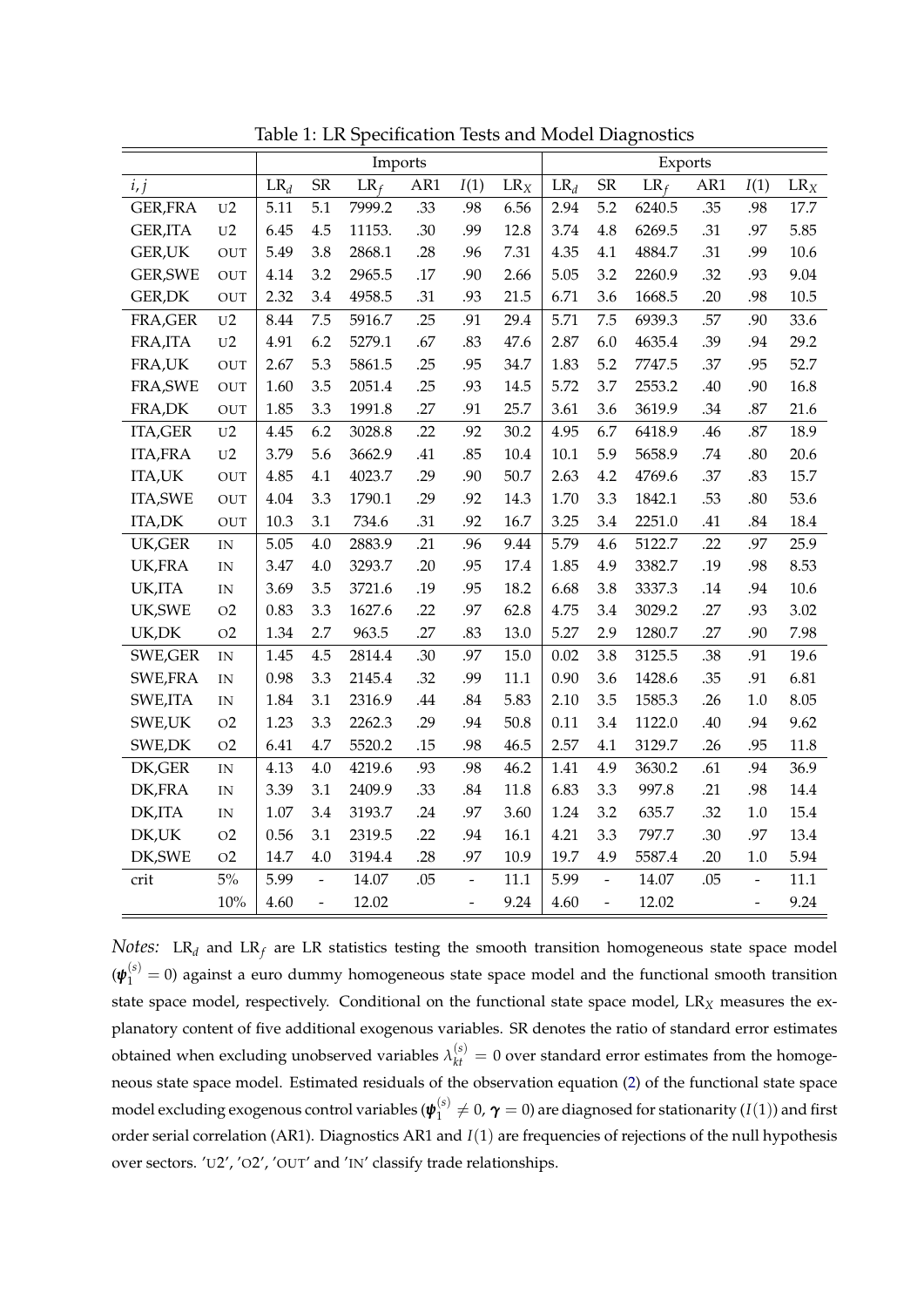|                     | ALL      |       | U <sub>2</sub> |       | O <sub>2</sub> |       | IN       |       | <b>OUT</b> |       |
|---------------------|----------|-------|----------------|-------|----------------|-------|----------|-------|------------|-------|
| Imports             | coef.    | std.  | coef.          | std.  | coef.          | std.  | coef.    | std.  | coef.      | std.  |
| $\sigma$            | 5.016    | 0.072 | 4.949          | 0.121 | 5.458          | 0.082 | 5.074    | 0.099 | 5.176      | 0.067 |
| $\mathcal C$        | 7.161    | 1.260 | 8.386          | 2.583 | 8.412          | 2.323 | 4.497    | 2.195 | 7.236      | 2.937 |
| $\beta_i$           | 0.957    | 0.169 | 1.067          | 0.267 | 0.901          | 0.510 | 1.184    | 0.351 | 0.419      | 0.359 |
| $\beta_j$           | 0.215    | 0.130 | 0.080          | 0.319 | 0.205          | 0.448 | 0.336    | 0.173 | 0.408      | 0.204 |
| $\mathcal{E}% _{0}$ | 0.499    | 0.042 | 0.376          | 0.074 | 0.736          | 0.067 | 0.613    | 0.047 | 0.624      | 0.061 |
| $\boldsymbol{h}$    | 0.048    | 0.007 | 0.036          | 0.004 | 0.058          | 0.006 | 0.046    | 0.002 | 0.043      | 0.003 |
| $\theta_0$          | 0.042    | 0.037 | 0.000          | 0.017 | 0.038          | 0.023 | 0.010    | 0.015 | 0.031      | 0.010 |
| $\theta_1$          | 203.3    | 12.91 | 199.2          | 30.37 | 182.6          | 33.23 | 220.0    | 15.46 | 231.4      | 4.056 |
| $\zeta$             | 1.854    | 0.053 | 1.830          | 0.080 | 1.836          | 0.099 | 1.820    | 0.070 | 1.769      | 0.078 |
| vol                 | 0.038    | 0.021 | 0.084          | 0.051 | 0.084          | 0.030 | $-0.056$ | 0.023 | 0.053      | 0.025 |
| reer                | 0.488    | 0.165 | 0.347          | 0.369 | $-0.143$       | 0.279 | 0.962    | 0.234 | 0.344      | 0.349 |
| rex                 | 0.006    | 0.161 | $-0.373$       | 0.438 | 0.012          | 0.189 | 0.453    | 0.125 | 0.261      | 0.230 |
| rexus               | 0.249    | 0.068 | 0.287          | 0.156 | 0.297          | 0.277 | 0.164    | 0.095 | 0.306      | 0.107 |
| en                  | $-0.051$ | 0.014 | $-0.062$       | 0.025 | $-0.052$       | 0.021 | $-0.009$ | 0.024 | $-0.068$   | 0.030 |
| Exports             |          |       |                |       |                |       |          |       |            |       |
| $\sigma$            | 5.345    | 0.077 | 5.494          | 0.168 | 5.402          | 0.230 | 5.314    | 0.095 | 5.090      | 0.113 |
| $\mathcal C$        | 8.812    | 1.195 | 11.571         | 2.995 | 10.617         | 1.749 | 5.528    | 1.304 | 5.982      | 1.531 |
| $\beta_i$           | 0.871    | 0.126 | 0.914          | 0.244 | 0.306          | 0.308 | 1.043    | 0.239 | 0.821      | 0.237 |
| $\beta_j$           | 0.637    | 0.157 | 0.490          | 0.248 | $-0.123$       | 0.311 | 0.824    | 0.323 | 0.968      | 0.322 |
| $\mathcal{E}% _{0}$ | 0.469    | 0.041 | 0.334          | 0.079 | 0.712          | 0.062 | 0.551    | 0.063 | 0.576      | 0.055 |
| $\boldsymbol{h}$    | 0.042    | 0.005 | 0.039          | 0.016 | 0.060          | 0.006 | 0.046    | 0.004 | 0.039      | 0.002 |
| $\theta_0$          | 0.008    | 0.009 | $-0.001$       | 0.013 | 0.046          | 0.012 | 0.031    | 0.010 | $-0.003$   | 0.024 |
| $\theta_1$          | 204.4    | 11.56 | 188.96         | 30.00 | 196.7          | 24.31 | 214.6    | 19.09 | 226.0      | 11.85 |
| $\zeta$             | 1.772    | 0.047 | 1.682          | 0.109 | 1.776          | 0.047 | 1.718    | 0.044 | 1.973      | 0.078 |
| vol                 | 0.014    | 0.015 | 0.024          | 0.031 | 0.029          | 0.022 | $-0.039$ | 0.030 | 0.033      | 0.024 |
| reer                | $-0.208$ | 0.128 | $-0.405$       | 0.306 | 0.129          | 0.220 | 0.088    | 0.148 | $-0.186$   | 0.233 |
| rex                 | 0.219    | 0.155 | 0.227          | 0.333 | 0.022          | 0.192 | 0.520    | 0.408 | 0.025      | 0.164 |
| rexus               | 0.131    | 0.054 | 0.050          | 0.135 | 0.251          | 0.103 | 0.208    | 0.052 | 0.180      | 0.094 |
| $\emph{en}$         | $-0.030$ | 0.012 | $-0.032$       | 0.023 | $-0.031$       | 0.029 | $-0.041$ | 0.020 | $-0.017$   | 0.027 |

<span id="page-31-0"></span>Table 2: Mean Group Estimates

*Notes:* Estimates are based on the functional smooth transition state space model. See appendix [A](#page-25-0) for computation of weighted average coefficients 'coef.' and corresponding standard errors 'std.'. For the set of exogenous variables *vol*,*reer*,*rex*,*rexus* and *en* the table records the weighted average of the element  $\text{in }\boldsymbol{\gamma}_k^{(s)}$  $\binom{s}{k}$ , which relates to the respective variable, multiplied by  $(1 - \sigma^{(s)})$ . These estimates thus reflect the elasticity of trade with respect to the particular exogenous variable.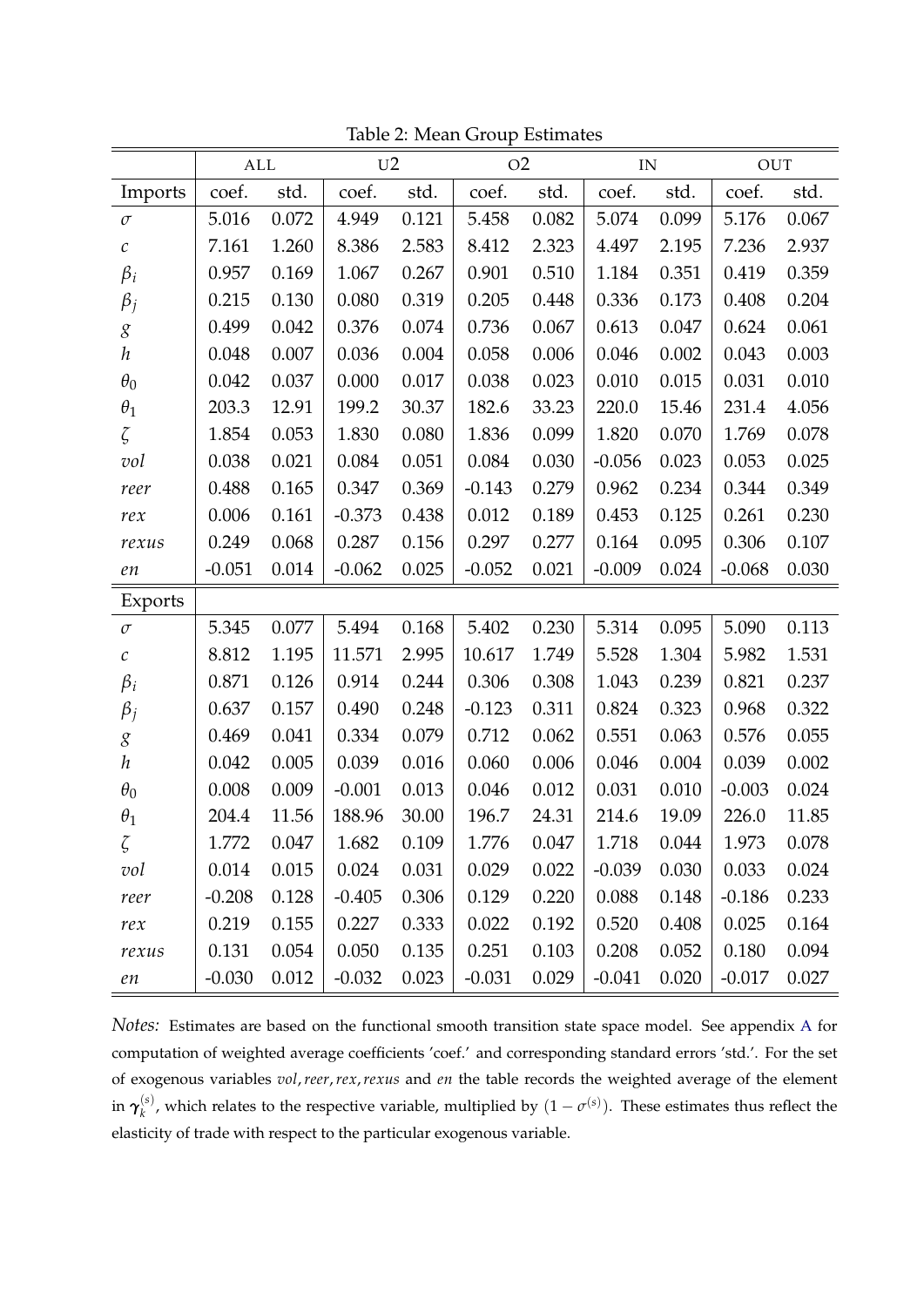|             | U <sub>2</sub> |             | O <sub>2</sub> |       | IN               |       | OUT      |       |
|-------------|----------------|-------------|----------------|-------|------------------|-------|----------|-------|
| Imports     | coef.          | std.        | coef.          | std.  | coef.            | std.  | coef.    | std.  |
| Func. Model | 1.435 6.131    |             | $-12.01$       | 10.14 | $-3.064$ 5.708   |       | $-10.84$ | 3.857 |
| Hom. Model  | $-2.958$ 5.786 |             | $-11.04$ 7.561 |       | 6.021            | 4.779 | $-7.684$ | 4.713 |
| Exports     |                |             |                |       |                  |       |          |       |
| Func. Model |                | 1.847 5.213 | -17.90         | 4.077 | $-11.96$ $4.028$ |       | 3.547    | 5.998 |
| Hom. Model  | 0.686          | 4.683       | $-8.988$       | 7.505 | $-13.66$         | 2.945 | $-4.443$ | 4.121 |

<span id="page-32-0"></span>Table 3: Long Run Adjustment as Change of Imports and Exports in Percent

*Notes:* Reported statistics are weighted averages of  $\exp\{(1 - \sigma^{(s)})\theta_{k0}^{(s)}\}$  $\begin{bmatrix} (s) \\ k0 \end{bmatrix}$  – 1, i.e. weighted average percentage change in exports (imports) after fully completed transition. We then use weights  $w_k^{(s)}$  $\alpha_k^{(s)}$  accordingly normalized to compute averages in the table. Weighted averages are based on the indicated subset of  $\theta_{k0}^{(s)}$ *k*0 coefficients. 'coef.' abbreviates coefficient estimate and 'std' denotes the standard error. For computation of these statistic see appendix [A.](#page-25-0)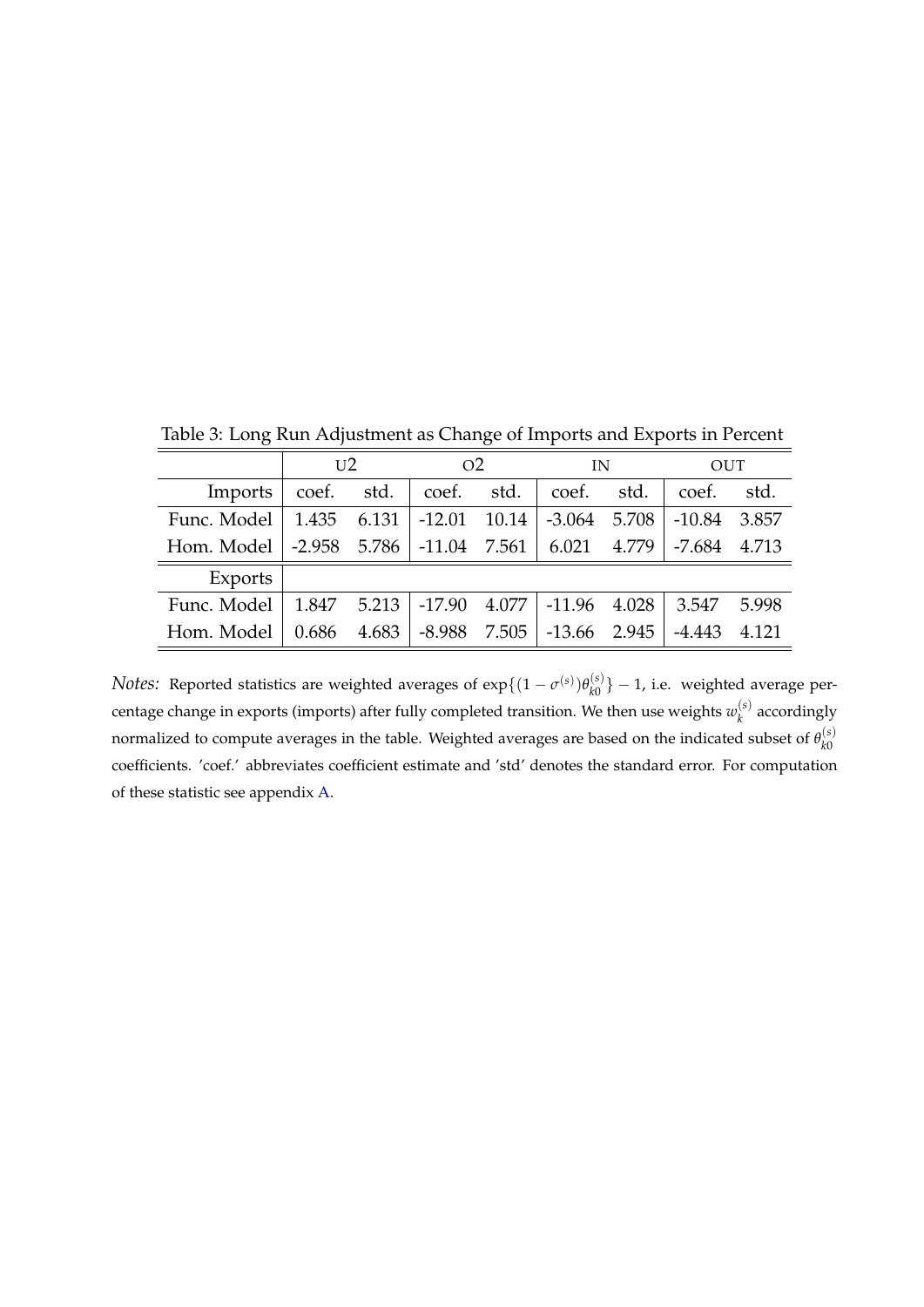#### **Diskussionsbeiträge des Fachbereichs Wirtschaftswissenschaft der Freien Universität Berlin**

#### **2008**

| 2008/1  | EICHFELDER, Sebastian<br>Die Gründung der Bankgesellschaft Berlin: 1988 - 1996<br><b>Betriebswirtschaftliche Reihe</b>                                                                          |
|---------|-------------------------------------------------------------------------------------------------------------------------------------------------------------------------------------------------|
| 2008/2  | WIENEN, Julia / Christina SICHTMANN<br>Vom Produkt zur Solution bei Industriegütern : Literaturüberblick und praktische<br>Ansatzpunkte<br><b>Betriebswirtschaftliche Reihe</b>                 |
| 2008/3  | SCHULARICK, Moritz / Thomas M. STEGER<br>The Lucas Paradox and the Quality of Institutions: Then and Now<br><b>Volkswirtschaftliche Reihe</b>                                                   |
| 2008/4  | BÖNKE, Timm / Carsten SCHRÖDER / Katharina SCHULTE<br>Incomes and inequality in the long run : the case of German elderly<br><b>Volkswirtschaftliche Reihe</b>                                  |
| 2008/5  | BERGER, Helge / Volker NITSCH / Tonny LYBEK<br>Central Bank Boards around the World: Why does Membership Size Differ?<br><b>Volkswirtschaftliche Reihe</b>                                      |
| 2008/6  | BERGER, Helge / Volker NITSCH<br>Gotcha! A Profile of Smuggling in International Trade<br><b>Volkswirtschaftliche Reihe</b>                                                                     |
| 2008/7  | BERGER, Helge / Pär ÖSTERHOLM<br>Does Money Still Matter for U. S. Output?<br><b>Volkswirtschaftliche Reihe</b>                                                                                 |
| 2008/8  | BERGER, Helge / Volker NITSCH<br>Too Many Cooks? Committees in Monetary Policy<br><b>Volkswirtschaftliche Reihe</b>                                                                             |
| 2008/9  | BERGER, Helge / Pär ÖSTERHOLM<br>Does Money Matter for U. S. Inflation? Evidence from Bayesian VARs<br><b>Volkswirtschaftliche Reihe</b>                                                        |
| 2008/10 | BERGER, Helge / Pär ÖSTERHOLM<br>Does Money Growth Granger-Cause Inflation in the Euro Area? Evidence from Out-<br>of-Sample Forecasts Using Bayesian VARs<br><b>Volkswirtschaftliche Reihe</b> |
| 2008/11 | BERGER, Helge / Michael EHRMANN / Marcel FRATZSCHER<br>Geography or Skills? What Explains Fed Wachters' Forecast Accuracy of US<br><b>Monetary Policy?</b><br><b>Volkswirtschaftliche Reihe</b> |
| 2008/12 | BERGER, Helge / Anika HOLLER<br>What determines Fiscal Policy? Evidence from German States<br><b>Volkswirtschaftliche Reihe</b>                                                                 |